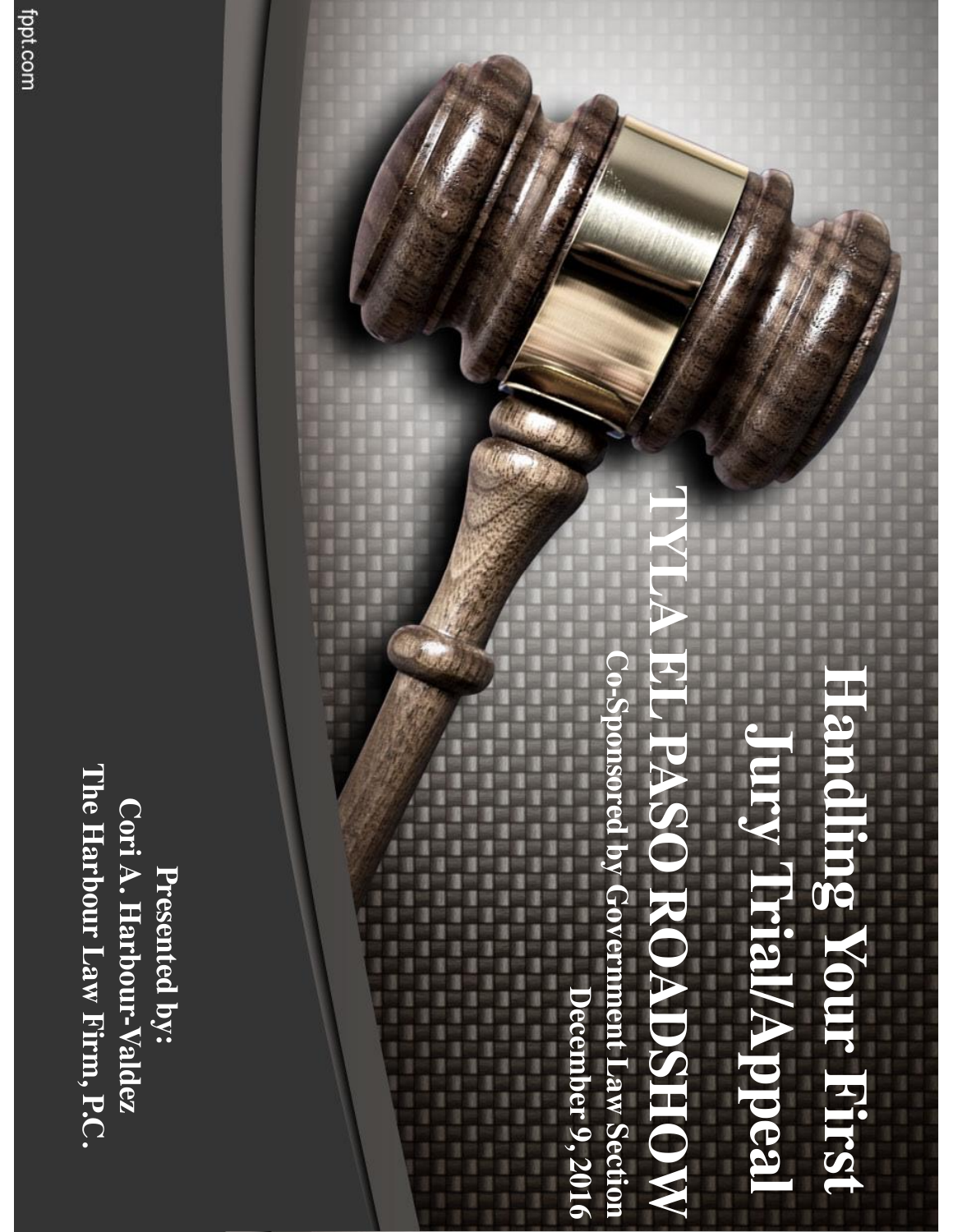#### Preserving Error Preserving Error 日本語 (議員)議員 (議員)

ī 1 ļ ı 1

is a 3

I

- 蓬:蓬:蓬:蓬:蓬:蓬:蓬

「編「編」 語に

□ 国川 国川 国川 国川 国川 国川 ı

■ ■

• Basic rules Basic rules

ä

ŝ ī 1

1 ı

ī

ļ

î 9

9

**LASE THAN THAN THAN THE THINK** 

(編) 建二氯化碳

l

3 1 1

ī

1

1

š

ľ

- OBJECT OBJECT
- MOVE
- REQUEST REQUEST
- OBTAIN A RULING

*See, Tex. R. App. P. 33.1(a)* Tex. R. App. P. 33.1(a)

fppt.com<br>fppt.com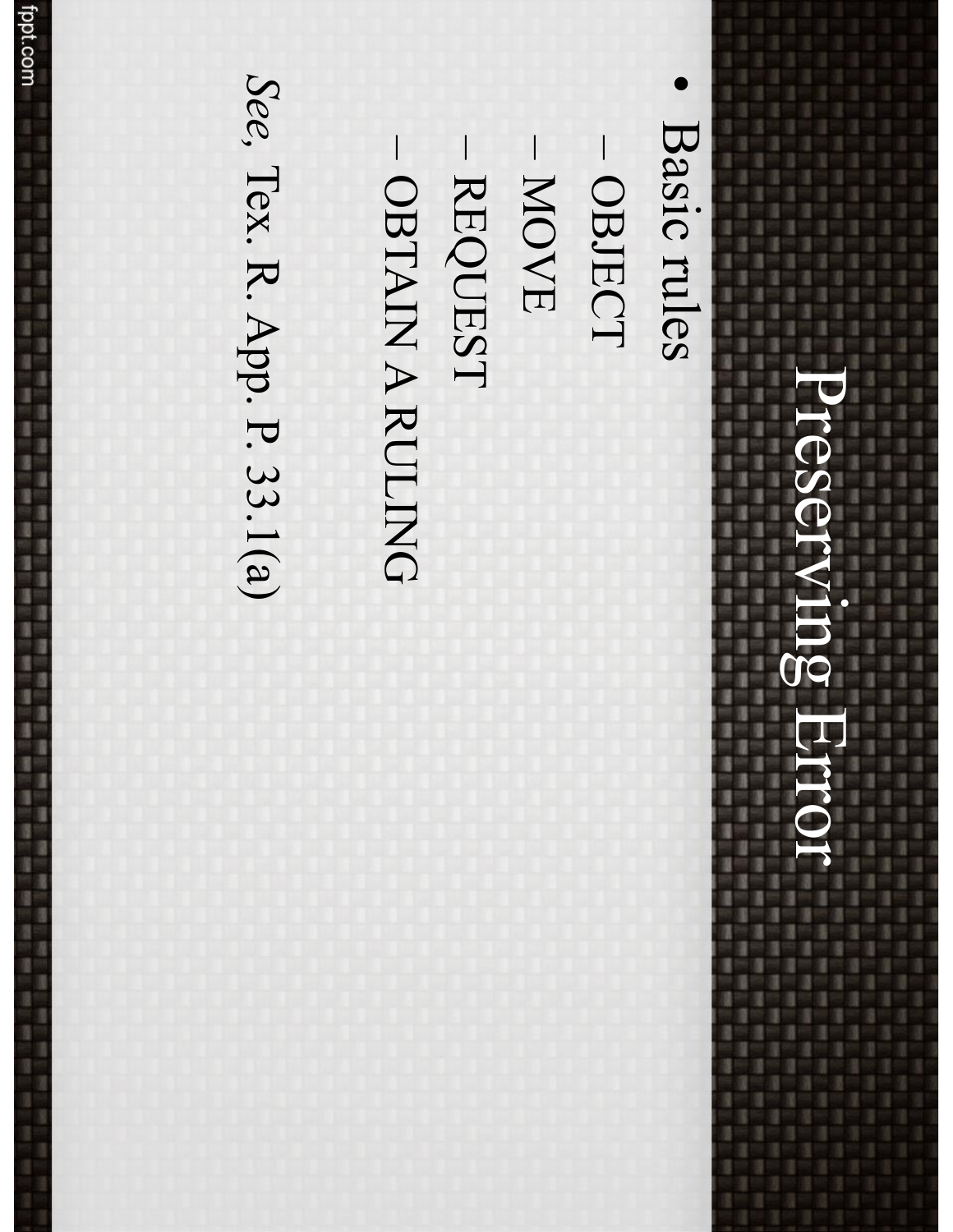### Preserving Error Preserving Error **SALES THE THE THE THE THE THE**

3

0 ī ļ y į 3

ā

i.

1

ī

ī

1999年10月10日(1999年10月10日)1999年10月1日(1999年10月1日)1999年10月1日(1999年10月1日)1月1日)

1. 2012. 2013. 2013. 2013. 2013. 2013. 2023. 2023. 2023. 2023. 2023. 2023. 2023. 2023. 2023. 2023. 2023. 2023. 2024. 2024. 2024. 2024. 2024. 2024. 2024. 2024. 2024. 2024. 2024. 2024. 2024. 2024. 2024. 2024. 2024. 2024. 20 4、这里的是一定是一个人的事,我们是一个人的事,我们是一个人的事,我们是一个人的事,我们是一定是一个人的事,我们是一定是一定是一定是一定是一定是一定是一定的。 医血管切开术 医心理学 医心理学 医心理学 医心理学 医心理学 医心理学 医心理学

1. 100 1. 100 1. 100 1. 100 1. 100 1. 100 1. 100 1. 100 1. 100 1. 100 1. 100 1. 100 1. 100 1. 100 1. 100 1. 100 1. 100 1. 100 1. 100 1. 100 1. 100 1. 100 1. 100 1. 100 1. 100 1. 100 1. 100 1. 100 1. 100 1. 100 1. 100 1. 10

ii a

3

1 ī ī

1

ı

3

ı

ī

ā

L g.

3

l.

ı

l

l

I

I

Ľ

3 ī ă j ł ł

l 1

ļ

1. 四、四

į

- Motion .<br>.<br>. Make a Timely Objection, Request, or Make a Timely Objection, Request, or
- Issue must be presented while the Court has the opportunity to correct. opportunity to correct. Issue must be presented while the Court has the
- Don't wait until jury is deliberating to make offer of proof. Don't wait until jury is deliberating to make offer

*See, Dryer v. Greene,*  $\gtrsim$ S.W.2d 697, 698 (Tex. 1993); *Waldon v. City of Longview,* 855 S.W.2d 875, 880 (Tex. App.—Tyler 1993, no writ); *Raw Hide Oil & Gas, Inc. v. Maxus Exploration Co.,* 766 S.W.2d 264, 274-75 (Tex. App.—Amarillo 1998, writ denied).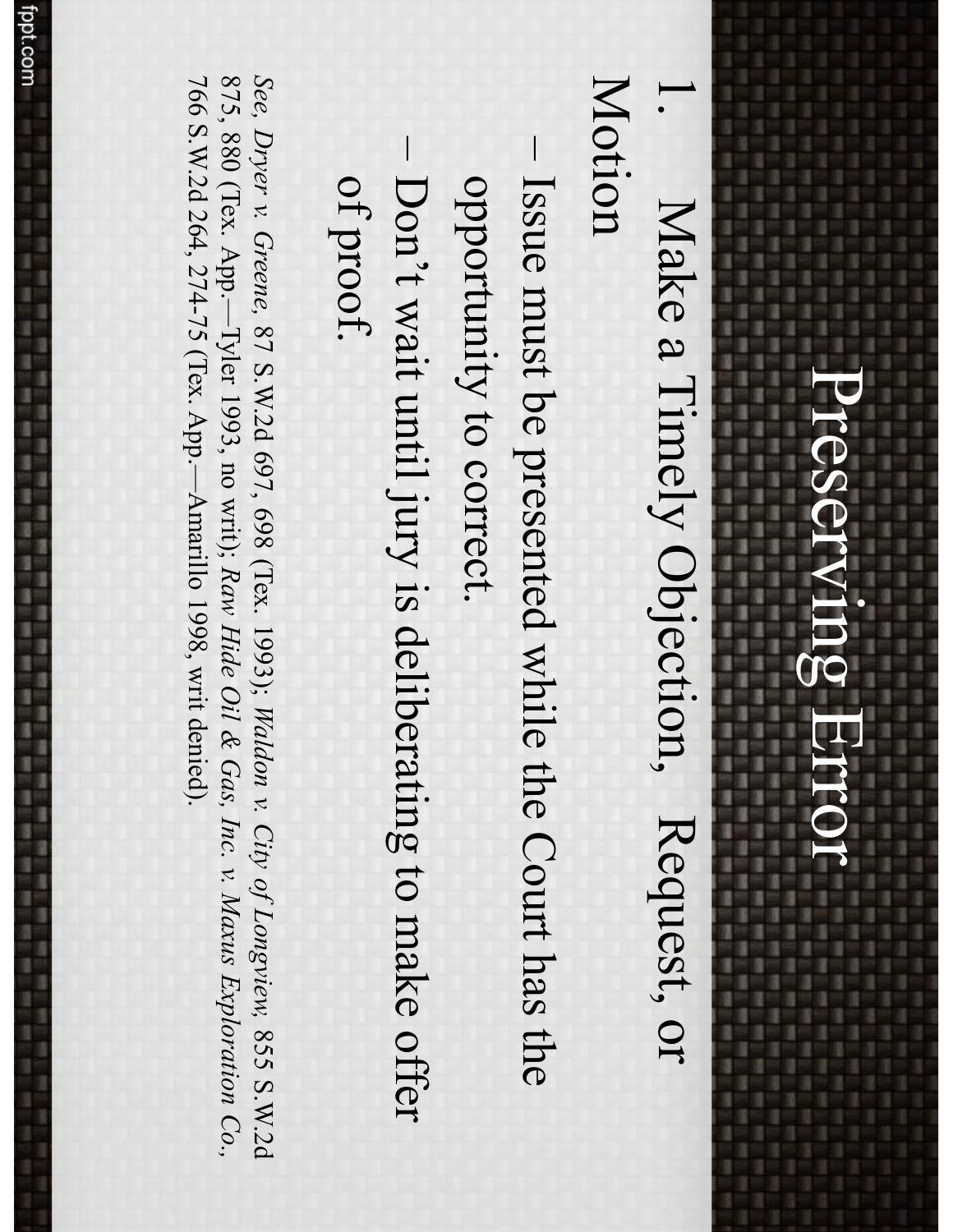ī

I

3

ī

1

1477年12月24日,148日,1491年14月22日,1492年14月22日,1492年14月24日,1492年14月24日,1492年14月24日,1492年14月24日,1492年14月24日

ä ī

g.

3

ī

I

l

Ī

š

ă

ı li. 3

This Color Color Color Color Color Color Color Color Color Color Color Color Color 

ī

3 i a 0 ı ļ ij į 3 ā

- 清川福川福川福川福川福川藩三清川清川藩三清

- your objection your objection  $\bm{\triangledown}$ Specifically identify the error & basis for Specifically identify the error & basis for
- Must be specific enough to allow Court to make to cure. informed ruling & give the opposing party chance informed ruling & give the opposing party chance Must be specific enough to allow Court to make
- Overly generalized objections do not preserve error. Overly generalized objections do not preserve

#### – Raise every legitimate basis. Raise every legitimate basis.

*See, McKinney v. Nat'l Union Fire Ins. Co.,* 772 S.W.2d 72, 74 (Tex. 1989); *Lassister v. Shavor,* 824 S.W.2d 667, 668 (Tex. App.— Dallas 1992, no writ); *Sefzik v. Mady Dev., L.P.,* 231 S.W.3d 456, 464 (Tex. App.—Dallas 2007, no pet.); *Rhodes v. Batilla*, 848 S.W.2d 833, 847 (Tex. App.—Houston [14th Dist.] 1993, writ denied); *Exxon v. Allsup*, 808 S.W.2d 648, 655 (Tex. App.—Corpus Christi 1991, writ denied); *Pfeffer v. S. Tex. Laborers'Pension Trust Fund*, 679 S.W.2d 691, 693 (Tex. App.—Houston  $[1st]$ 

Dist.] 1984, writ ref'd n.r.e.).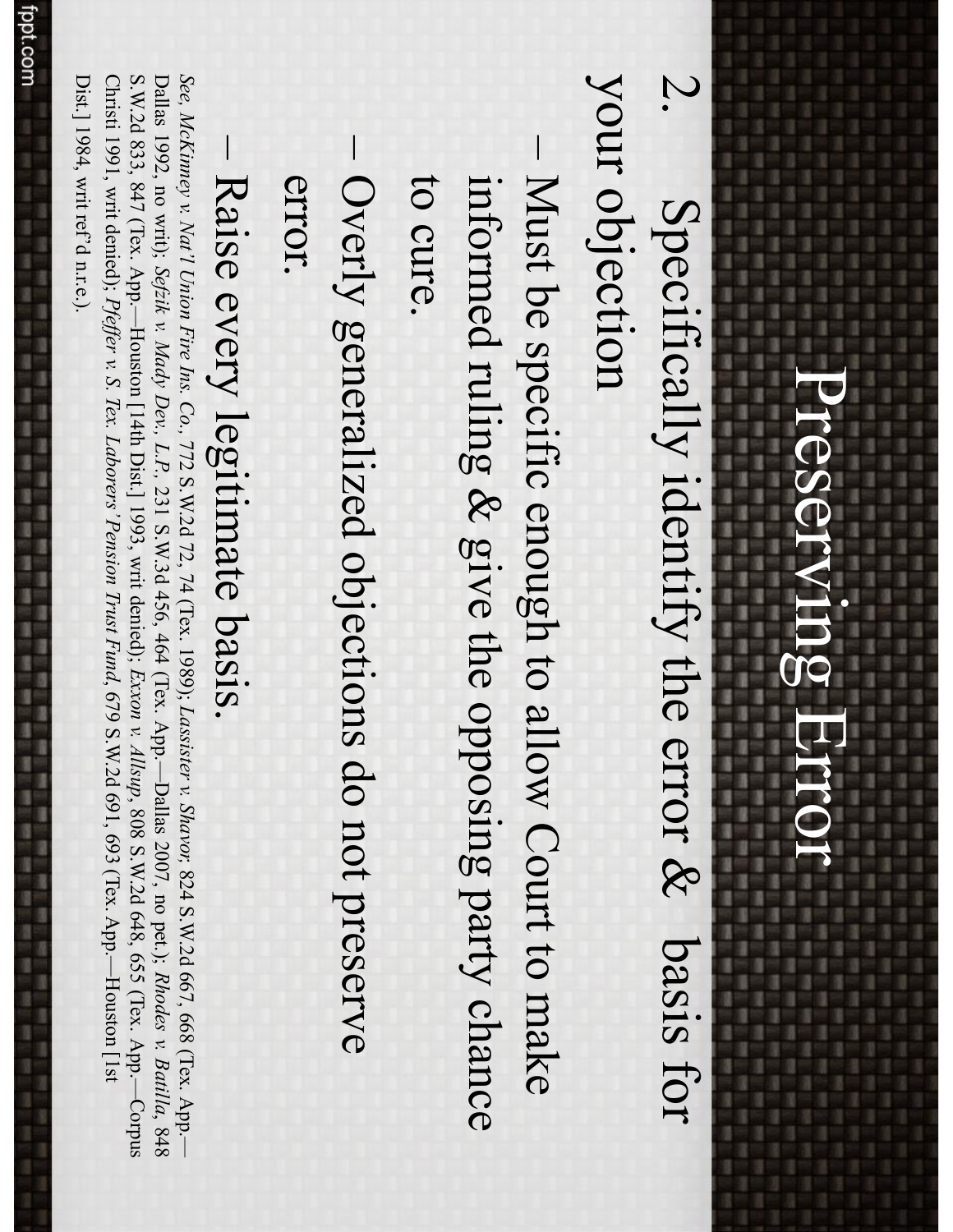#### 医甲基二溴甲基甲基甲基甲基甲基甲基甲基甲基甲基甲基甲基 Preserving Error Preserving Error 薄照清层 清照清照清照清照清照清照清照清照清照清 (議所議所議所議所議所

ī

ı

1

ļ

ī

3 ı

I

ā

ī

ļ

1

3

š

ī

ī

I

1

š

ł

Ü

ł

I dan 2 mer 2 dan 2 mer 2 mer 2 mer 2 mer 2 mer 2 mer 2 mer 2 mer 2 mer 2 mer 2 mer 2 mer 2 mer 2 mer 2 mer 2 1. 《清川清川清川清川清川清川清川清川清川清川清川清川清川清川清川清川清川

1. 羅:羅:羅:羅:羅:羅:羅:羅:

l

ļ

ļ

9

š

3

1

1

1

ī

ī ı

ı

ī 3

I

Obtain a ruling Obtain a ruling

2011年1月11日,第1日第1日第1日第11届11届11届11届

<u>ယ</u>

ä

ı

ı

į 3

3

ı

ll.

I.

I

ı

3

ļ g

ī 3 į

ă

3 li.

3

g

ì î ļ

ī

- If Court refuses, object to that refusal. If Court refuses, object to that refusal.
- There do not seem to be any cases indicating the rule on that objection. need to then object to the trial court's refusal to rule on that objection. need to then object to the trial court's refusal to There do not seem to be any cases indicating the

*See,* TEX.  $\mathcal{F}$ APP.  $\bm{\nabla}$ 33.1(a)(2)(B); *Martin v. Commercial Metals Co.,* 138 S.W.3d 619, 623 (Tex. App.—Dallas 2004, no pet.).

1855年1855年18月18日,1855年18月18日,1855年18月18日,1855年18月18日,1855年18月18日,1855年18月18日,1855年18月18日,1855年18月18日

落日 議中 羅子羅子羅子羅子羅子

l

I

ı

ļ

l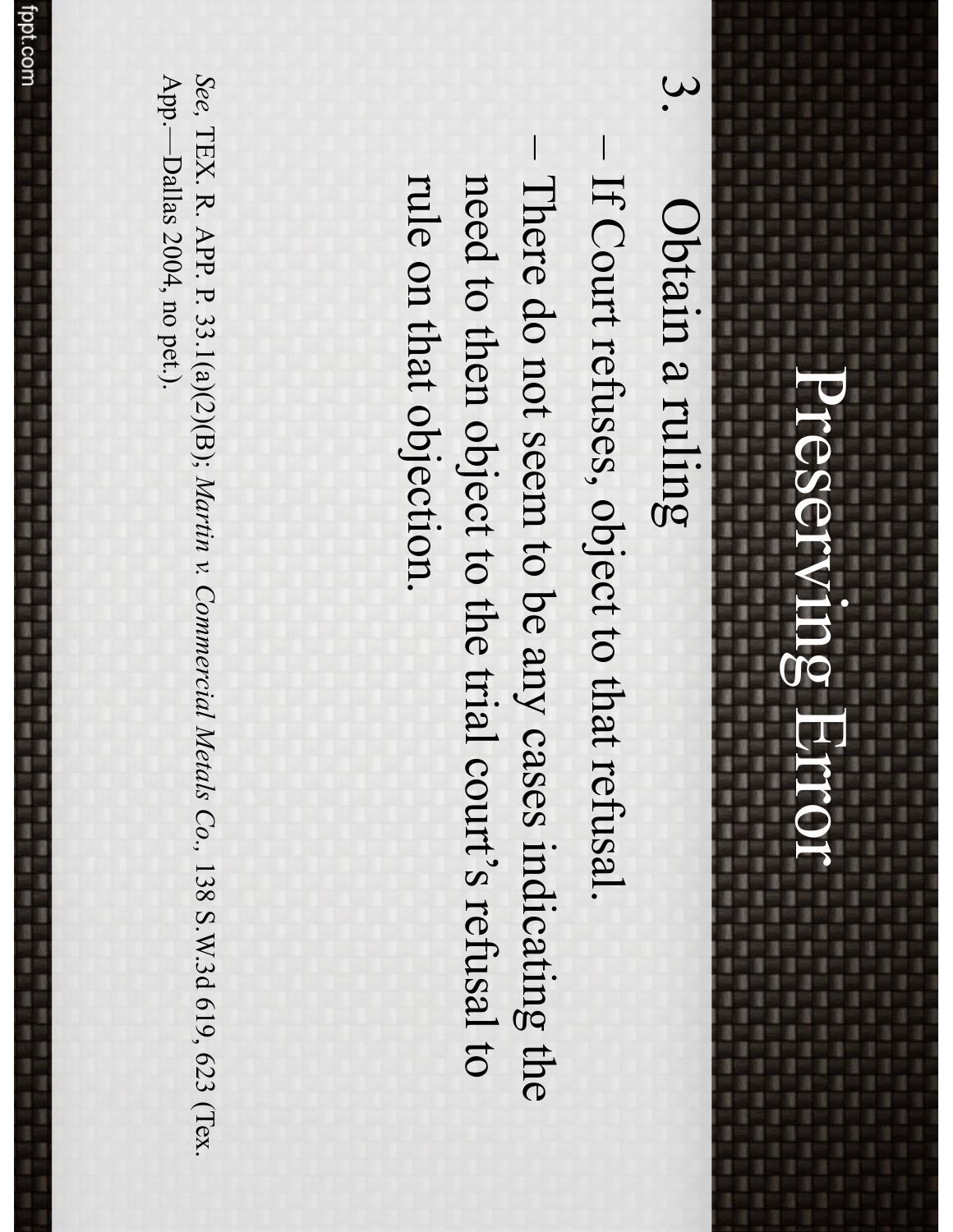1.00 District Date: Date: Date: Date: Date: Date: Date: Date: Date: Date: Date: Date: Date: Date: Date: Date: D

9

ı

ı

ī 3

### Show Harm (Civil cases) Show Harm (Civil cases)

4.

ă š i

II. ļ

ļ

3

ı

ı j

I

ī

9 î đ I ı 3 3

The Too Too State Class Class Class Class Class Class Class Class Class Class Class Class Class 

**CALLAS CALLAS CALLAS CALLAS CALLAS CALLAS** 

g

i.

ī

1 3 ī ļ U j ā 3 I

g.

Į

- $\overline{\phantom{a}}$ Error "probably caused the rendition of an improper judgment'' OR improper judgment" OR Error "probably caused the rendition of an
- guites appellang men pelant from presenting the case to the court of appeals" the case to the court of appeals" "prevented the appellant from properly presenting
- $\overline{\phantom{a}}$ Without such a record, the error will not support reversal. Without such a record, the error will not support

*See,* Tex.  $\mathcal{F}$ App.  $\bm{\nabla}$ 44.1(a). For Criminal cases, *see,* Tex. R. App. P. 44.2(a).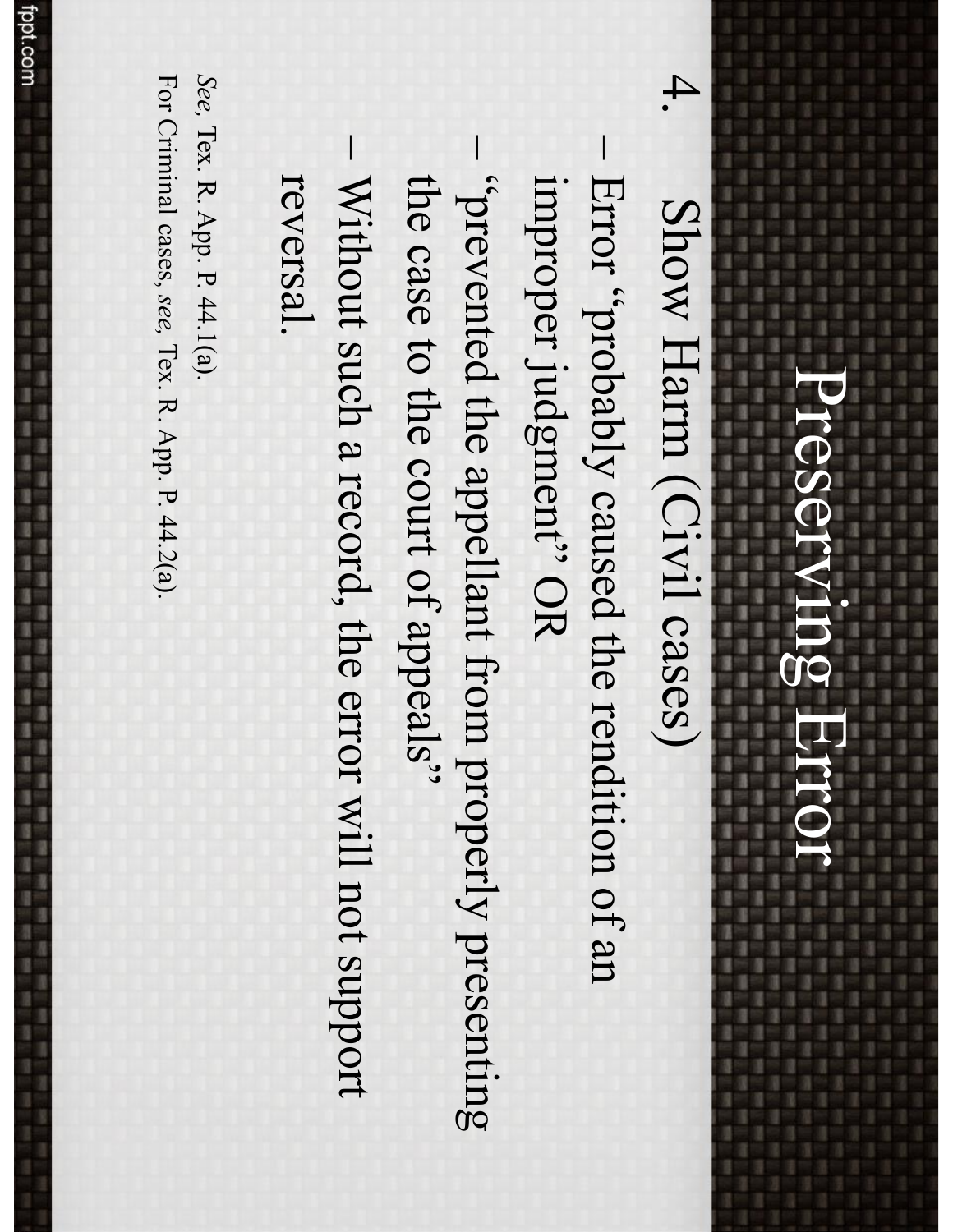#### Preserving Error Preserving Error 運行 羅門羅門羅門羅門

3

0

ļ

į

li i ı š

I

ī

I

ı

Ü

3

ī

ļ

3

ı

ī

I

Teles Tales Calles Calles Calles Calles Calles Tales Tales Calles Calles Calles Calles Calles Calles 

- 清川福川藩川藩川藩川藩川藩川藩川藩川藩川藩川藩

Seating a Jury: Challenges for Cause Seating a Jury: Challenges for Cause

l

ļ

9

ı

3

I

I

ı

3

ı

1

ī

i

g

ļ

3

ı

ı

l

ll.

I

ļ

1

g

į ı

š a i is an

ă

3 3

3

ä l

ļ

ī

- 1. Challenge panelist for cause. Challenge panelist for cause.
- 2. State the basis for the challenge and ask that panelist be removed. be removed. State the basis for the challenge and ask that panelist
- 3. Obtain a ruling. Obtain a ruling.
- 4. Before giving Clerk your peremptory strikes, record: complete the following steps, in this sequence, on the complete the following steps, in this sequence, on the Before giving Clerk your peremptory strikes,

İ

議回 議回 國一國 三國三國三國一國

I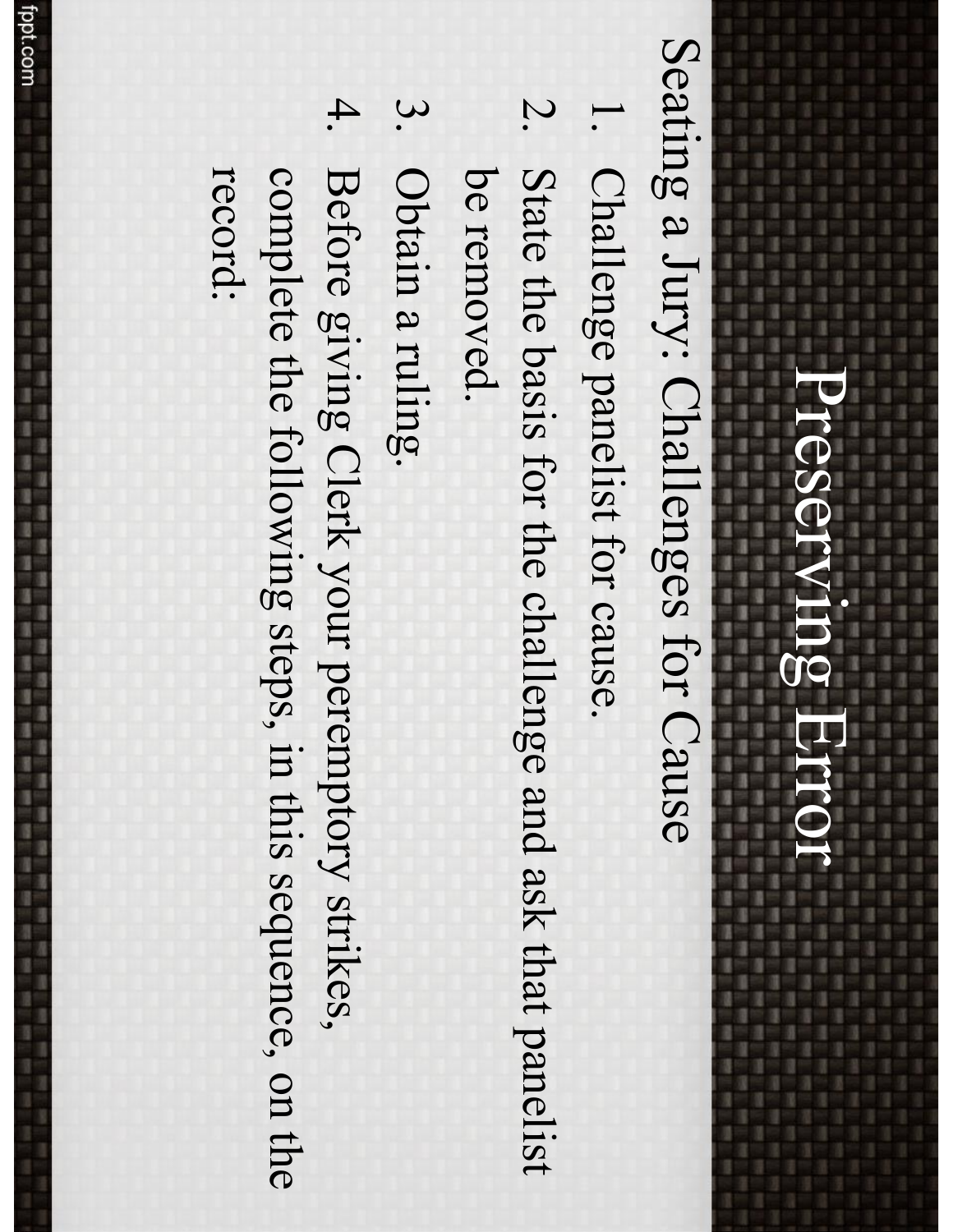ı

ī 3

ı

ı

ī ī

ı

i i

l

3

1

I

ı ļ

ll.

ī

9 î ī I 3 li. ī

ī

ī

1

一番 一番 U

1

ā 3 ī I.

ı

3 ä î

Į

,我们也不知道,我们也不知道,我们也不知道,我们也不知道,我们也不知道,我们也不知道,我们也不知道,我们也不知道,我们也不知道,我们也不知道,我们也不知道,我们

Seating a Jury: Challenges for Cause Seating a Jury: Challenges for Cause

- 5. Inform the court, that, because of its refusal to strike all of your peremptory challenges before being able to strike a panelist whom you would remove but who the challenged panelist, you will be compelled to use will remain on the jury. will remain on the jury. to strike a panelist whom you would remove but who the challenged panelist, you will be compelled to use all of your peremptory challenges before being able Inform the court, that, because of its refusal to strike
- 6. Identify the panelist whom you would strike. Identify the panelist whom you would strike.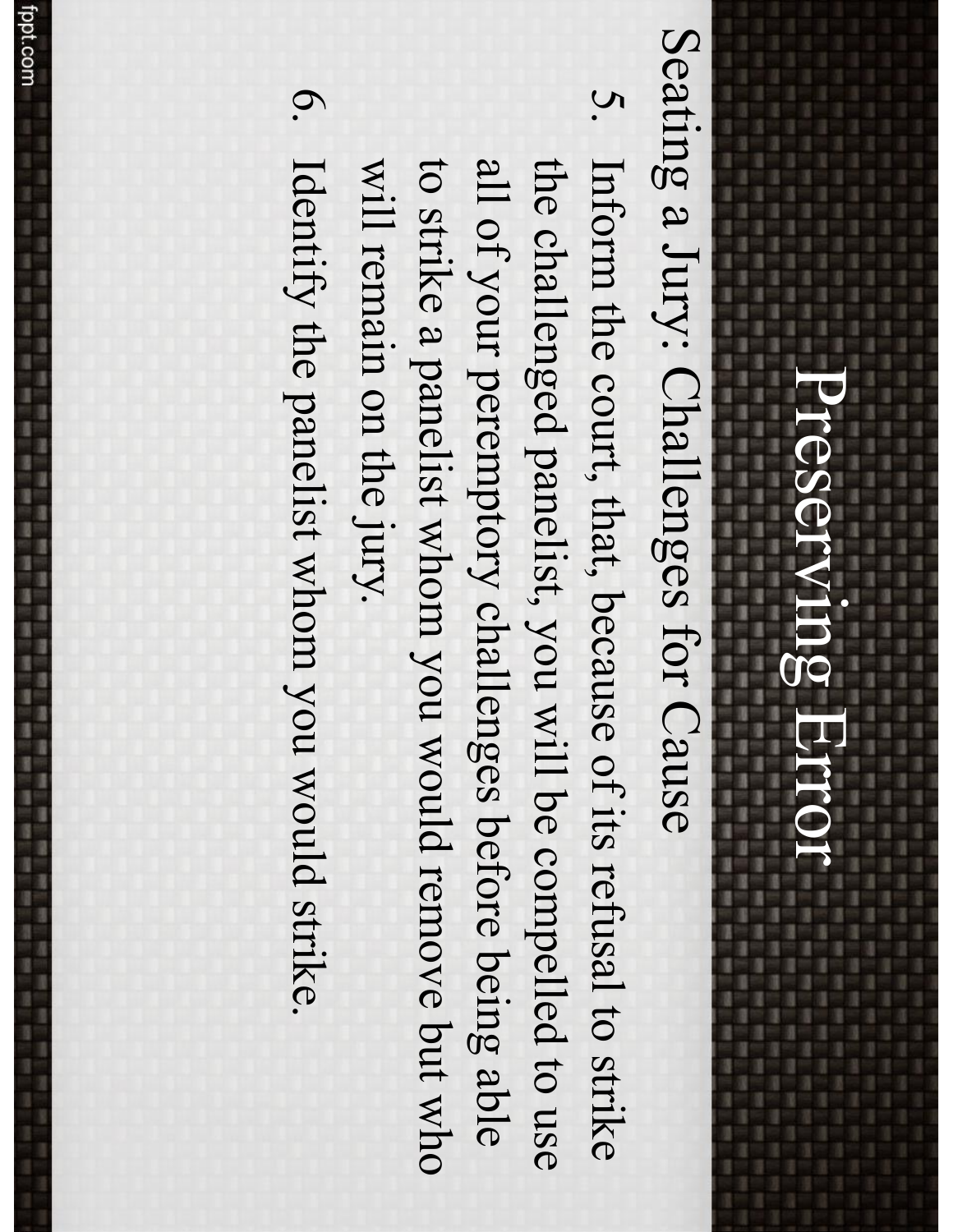I MATERIAL CAR THAT CAN THE THE THE THE TANK OF SALE OF THE TANK OF THE TANK OF THE TANK OF THE TANK OF THE TANK OF THE TANK OF THE TANK OF THE TANK OF THE TANK OF THE TANK OF THE TANK OF THE TANK OF THE TANK OF THE TANK O

ī

3

1 I ļ U į ī

ł ā 1

ì

1

ī

I

ı

1

ī

j

1

ī

I

ī

ļ

i.

Teles 1.000 Sent 1.000 Teles 1.000 Sent 1.000 Teles 1.000 Teles 1.000 Teles 1.000 Teles 1.000 Teles

(本) 是一是一是一是一是一是一是一是一是一是一是

1999年,1999年,1999年,1999年,1999年,1999年,1999年,1999年,1999年,1999年,1999年,1999年,1999年,1999年,1999年,1999年,199<br>1999年,1999年,1999年,1999年,1999年,1999年,1999年,1999年,1999年,1999年,1999年,1999年,1999年,1999年,1999年,1999年,1999年,1999年,19

š

ī

ä î

ļ

ļ

3

ı

ı

l

ll.

I

j

ī Ľ ī a i

î đ

I ī 3 3

g

Seating a Jury: Challenges for Cause Seating a Jury: Challenges for Cause

- 7. Ask the court to reconsider its ruling OR grant you additional peremptory challenge. Ask the court to reconsider its ruling OR grant you additional peremptory challenge.
- $\infty$ Obtain a ruling. Obtain a ruling.
- 9. Then give the Clerk your peremptory strikes. Then give the Clerk your peremptory strikes.

\*Make sure the record reflects this sequence. \*Make sure the record reflects this sequence.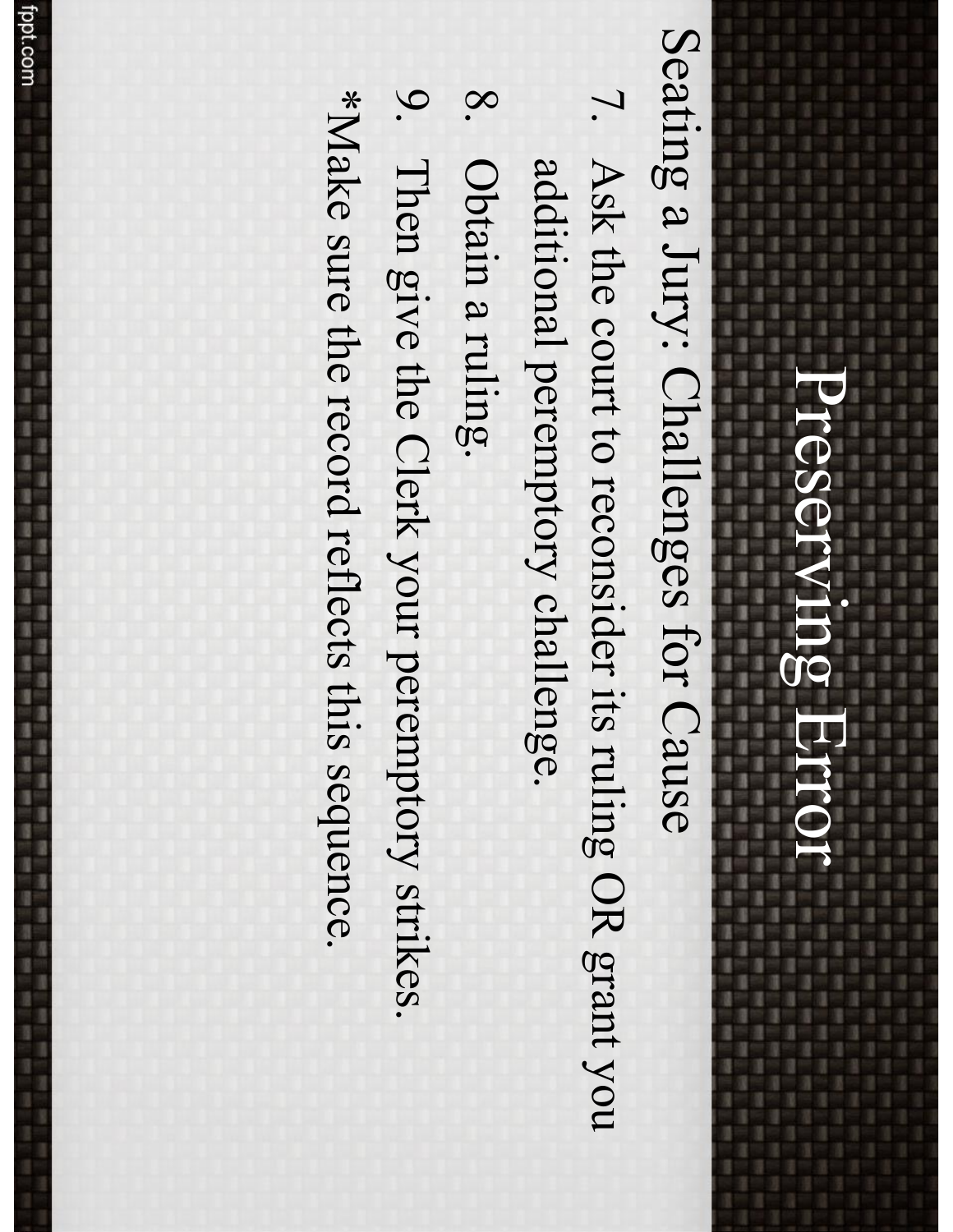## Seating a Jury: *Batson* Seating a Jury: Batson Challenges

2010年,1月22日,1月22日,1月22日,1月22日,1月22日,1月22日,1月22日,1月22日,1月22日,1月22日,1月22日,1月22日,1月23日,1月23日,1月23日,1月23

š ä

Į

l

3

ı

l

ll.

j

ī

9 î ī I 3 ı ī

1986 Toler Toler Toler Toler Toler Toler Toler Toler Toler Toler Toler Toler Toler Toler 

ī

1 ī l U j ā 3

t

1

ı

ī 1

j

ı

9

ī

l

g.

ä 1

- 1. Object that your opponent has exercised strikes on a racial basis. racial basis. Object that your opponent has exercised strikes on a
- 2. Establish a prima facie case by showing a pattern in your opponent's use of strikes. your opponent's use of strikes. Establish a prima facie case by showing a pattern in
- → This requires showing 1) the racial/ethnic background of racial/ethnic background of the other members of the the venire persons the opponent struck and 2) the venire panel. venire panel. racial/ethnic background of the other members of the the venire persons the opponent struck and 2) the This requires showing 1) the racial/ethnic background of

这一名,在《清》语:"诗》语:"语:'语:'语:'语:'语:'语:'语:'语:'语:'语:'语:'语:'语:'语:'语:'语:'

ņ

■ ■ ■

l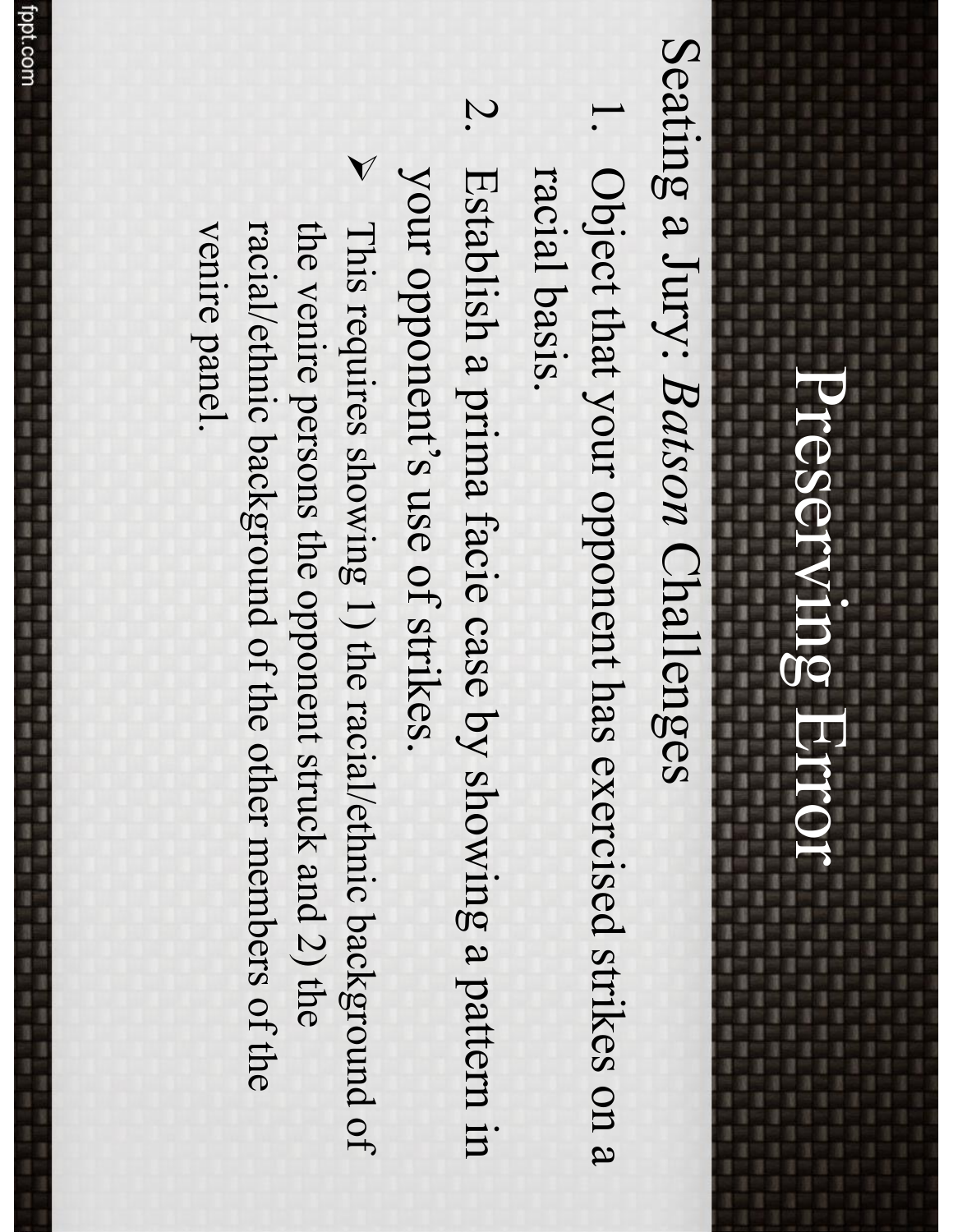ı

ī ī

ı

ı

9

ī

l

Seating a Jury: *Batson* Seating a Jury: Batson Challenges

l 3 ä

9 ļ

l

3

g.

I

ı

I

l.

ī

9 î ī I ı ı 3

g

li an

3

ī

1

in the U

1

3

ī t

ı

- 3. Opponent must then present a race-neutral explanation for the strikes. explanation for the strikes. Opponent must then present a race-neutral
- 4. You can then submit evidence to show that this explanation is merely a pretext for discrimination. You can then submit evidence to show that this explanation is merely a pretext for discrimination.
- 5. The court determines whether the race-neutral explanation is plausible. explanation is plausible. The court determines whether the race-neutral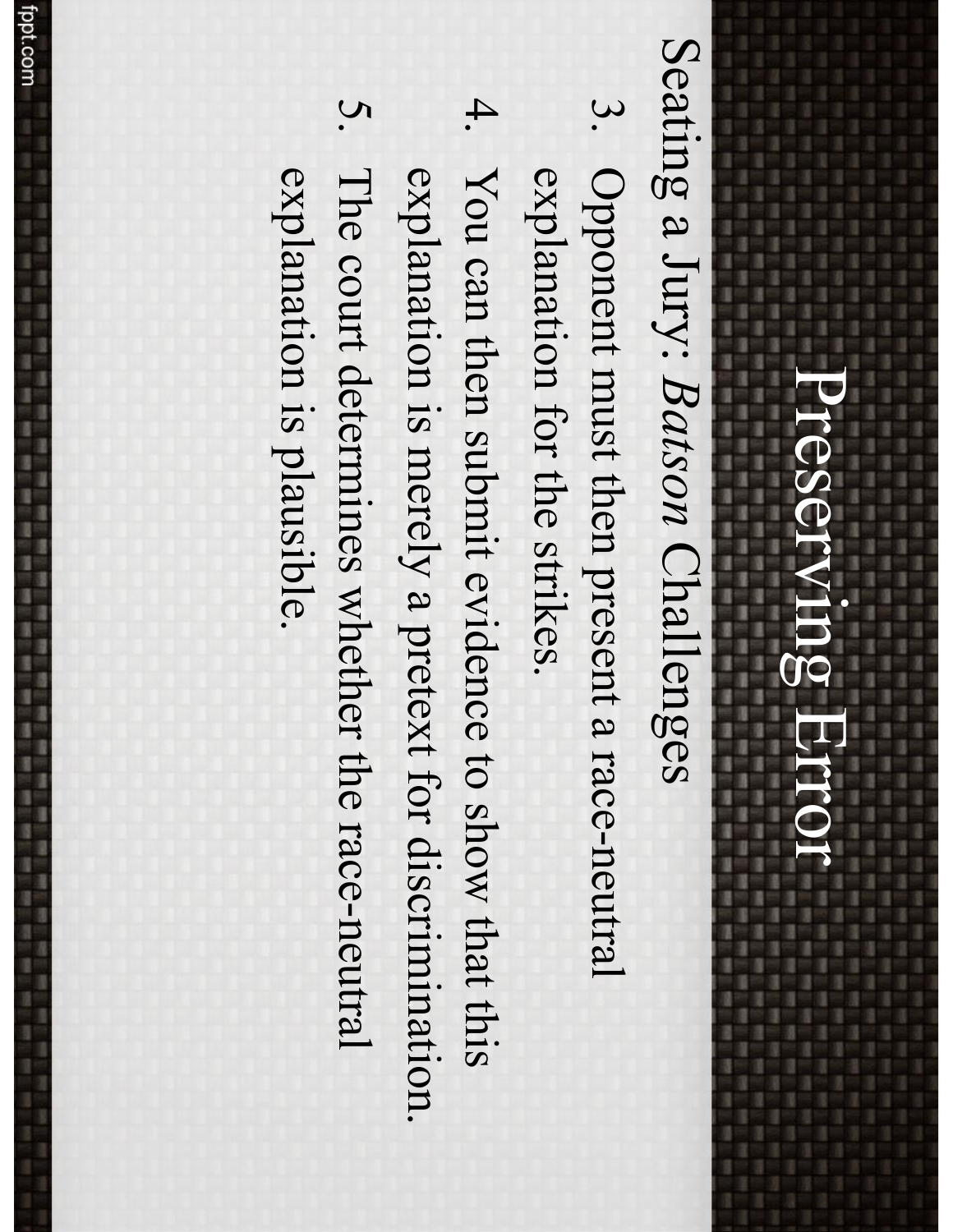ı

1

ī

ī

I

9 ī ī

1

Motions in Limine vs. Motions to Exclude Motions in Limine vs. Motions to Exclude

,我们也不是我们的事,我们也不是我们的事,我们也不是我们的事,我们也不是我们的事,我们也不是我们的事,我们也不是我们的。"

3

ī

ä î

g.

ļ

3

ı

ı

l

l

I

j

ī

ī

đ

ı 3 3

The Too Too State Class Class Class Class Class Class Class Class Class Class Class Class Class 

ī

1 I ļ U į ł 3

**CALLAS CALLAS CALLAS CALLAS CALLAS CALLAS** 

- .<br>.<br>. Court's ruling on MIL preserves nothing for appeal. Court's ruling on MIL preserves nothing for appeal.
- 2. If MIL granted, the party who wishes to present the complaint about its exclusion. evidence must still offer it at trial or waive any complaint about its exclusion. evidence must still offer it at trial or waive any If MIL granted, the party who wishes to present the

*See, Sw. Country Enter., Inc. v. Lucky Lady Oil Co.,* 991 S.W.2d 490, 493 (Tex. App.—Fort Worth 1999, pet. denied); *Johnson v. Garza*, 884 S.W.2d 831, 834 (Tex. App.—Austin 1994, writ denied).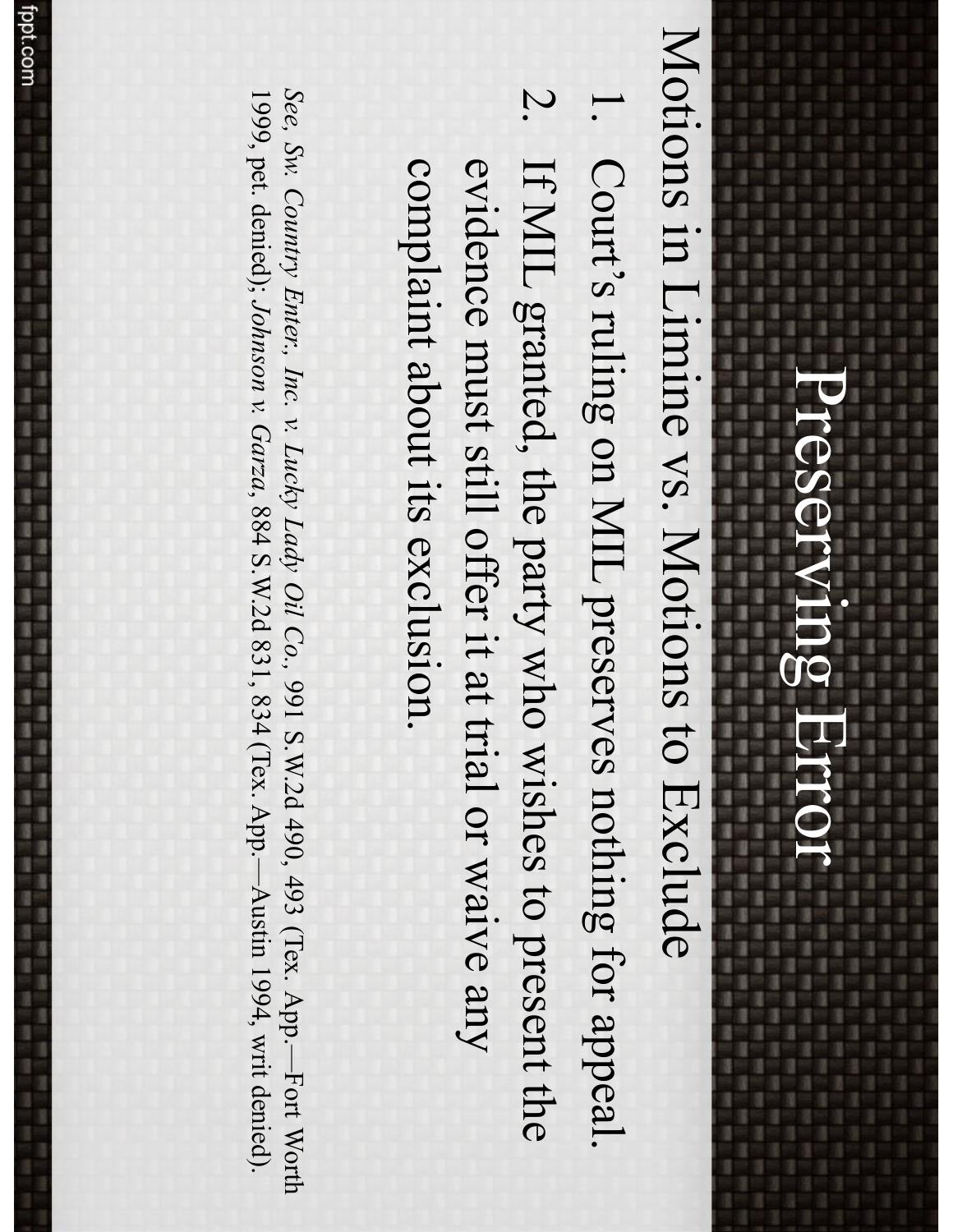### Preserving Error Preserving Error 建物建物 建物 建物 医血管 医血管 医血管 医血管 医血管

1988年,1988年,1988年,1988年,1988年,1988年,1988年,1988年,1988年,1988年,1988年,1988年,1988年,1988年,1988年,1988年,1988年,198<br>1988年 - 1988年 - 1988年 - 1988年 - 1988年 - 1988年 - 1988年 - 1988年 - 1988年 - 1988年 - 1988年 - 1988年 - 1988年 - 1988年

1

1

ī

ī ı

1

3 ı 1

ı

3

3

ī

ł

1

š

ī

ì

ī

I

š ä

î

ī

L

3

ı

ı

l

l

I

ļ

š

ă

3 3 3

g

Teles 1986 Teles 1986 Teles 1986 Teles 1986 Teles 1986 Teles 1986 Teles 1986 Teles 1986

(本) 是一是一是一是一是一是一是一是一是一是一是

计数字 医阿尔德氏征 医阿尔德氏征 医阿尔德氏征 医阿尔德氏征 医阿尔德氏征

ī

3

0 ı ļ Ü į 3 li i

g

g

ä

Motions in Limine vs. Motions to Exclude Motions in Limine vs. Motions to Exclude

3. If MIL denied, the party who wants the evidence waive any complaint about its exclusion. excluded must object when it is offered at trial or waive any complaint about its exclusion. excluded must object when it is offered at trial or If MIL denied, the party who wants the evidence

*See, Hartford Accident & Indem. Co. v. McCardell,* 369 S.W.2d 331, 33<br>33 (Tex. 1963); *Boulle v. Boulle,* 254 S.W.3d 701, 709 (Tex.App.—Dallas 2008, no pet.).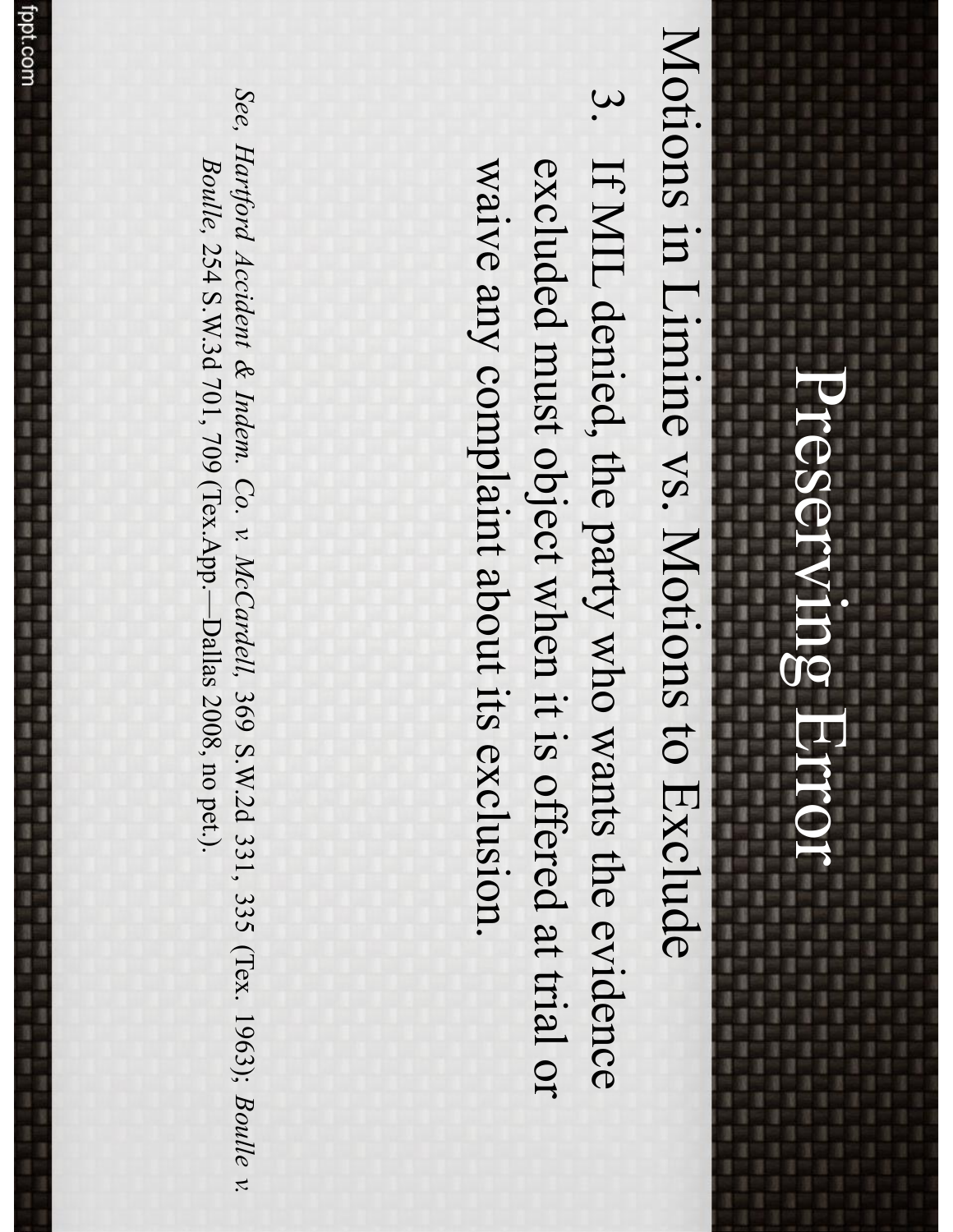#### Preserving Error Preserving Error 建物建物 建物 建物 医血管 医血管 医血管 医血管 医血管

ä

ß.

1

3

1

l.

ı

I

į

ll.

ı

I

3

3

ļ g

3 ill i į

ă

3

3 9

ī

3 i a 0 l.

ļ Ü

į ā

3 ı

t

I

3

1

3

š

ī

ī

1

11.88 公開 11.88 三個 11.88 三個 11.88 三個 11.88 三面 11.88 三面 11.88 三面 11.88 三面 11.88 

il.

ļ

I

ī

Motions in Limine vs. Motions to Exclude Motions in Limine vs. Motions to Exclude

2010年12月12日,1月12日,1月12日,1月12日,1月12日,1月12日,1月12日,1月12日,1月12日,1月12日,1月12日,1月12日,1月12日,1月12日,1月12日,1月12

i a

ı

3

1

ı

ī

ı

ı ı

ī

1

ī

ī

3

3

ı

ī

1. Court's ruling on MTE under Tex. R. Evid. 103 does preserve error, whether made before or during trial. preserve error, whether made before or during trial. Court's ruling on MTE under Tex. R. Evid. 103 does

no pet.); Huckaby v. A.G. Perry & Sons, Inc., 20 S.W.3d 194, 203-04 (Tex. App.--Texarkana 2000) pet. denied). See Greenberg Traurig, P.C. v. Moody, 161 S.W.3d 56, 91 (Tex. App.-Houston [14th Dist.] 2004, pet. denied). no pet.); *Huckaby See Greenberg Traurig, P.C. v. Moodyv. A.G. Perry & Sons, Inc*, 161 S.W.3d 56, 91 (Tex. App.—Houston [14th Dist.] 2004, ., 20 S.W.3d 194, 203-04 (Tex. App.—Texarkana 2000,

See also, TEX. R. EVID. 103(a)(1). TEX. R. EVID. 103(a)(1).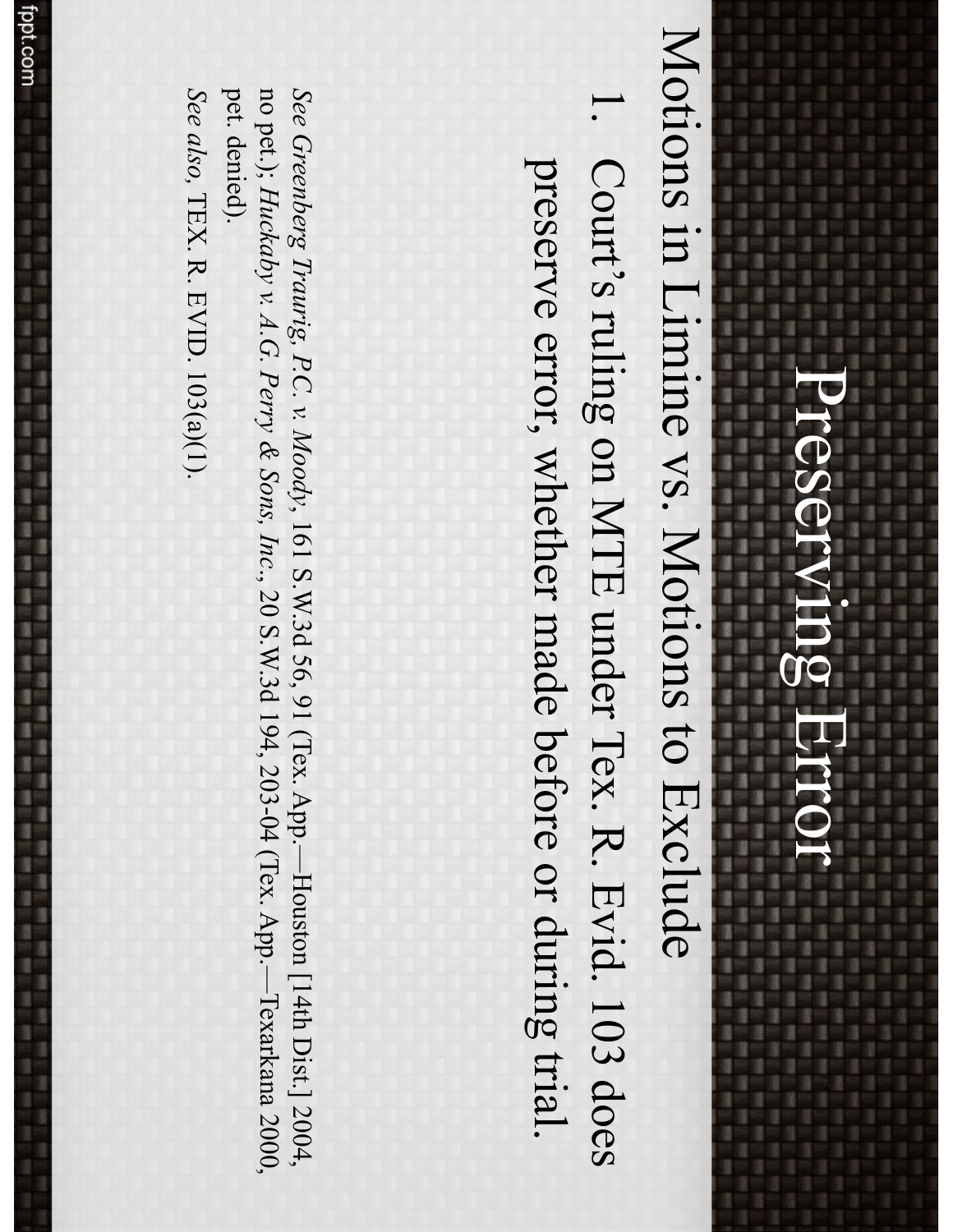1993)661(661)661(661)661(661)661(662)661(662)662(662)672(672)672(672)672)673

1. 《清川清川清川清川清川清川清川清川清川清川清川清川清川清川清川清川清川

ī

3 i a 0

l. ļ

Ü į

3

ā

I

š

ī

ī

I

li i ı

t

Objection to Opponent's Evidence Objection to Opponent's Evidence

l

ļ

9

ı

3

ī

ı

3

11 日

ī

ī

1

ı

ł

1

ä

g

3

I

l

l

ļ

ļ š ī ă

> 3 li. 3

ī

il.

î

į

- .<br>.<br>. Make a timely objection. Make a timely objection.
- 2. Identify the inadmissible portion(s) to which you object. Identify the inadmissible portion(s) to which you
- 3. Raise every legitimate basis. Raise every legitimate basis.
- 4. Obtain a ruling. If overruled, then... Obtain a ruling. If overruled, then…

See generally, TEX. R. EVID. 103(a)(1) and 105. *See generally,* TEX. R. EVID.  $103(a)(1)$  and  $105$ .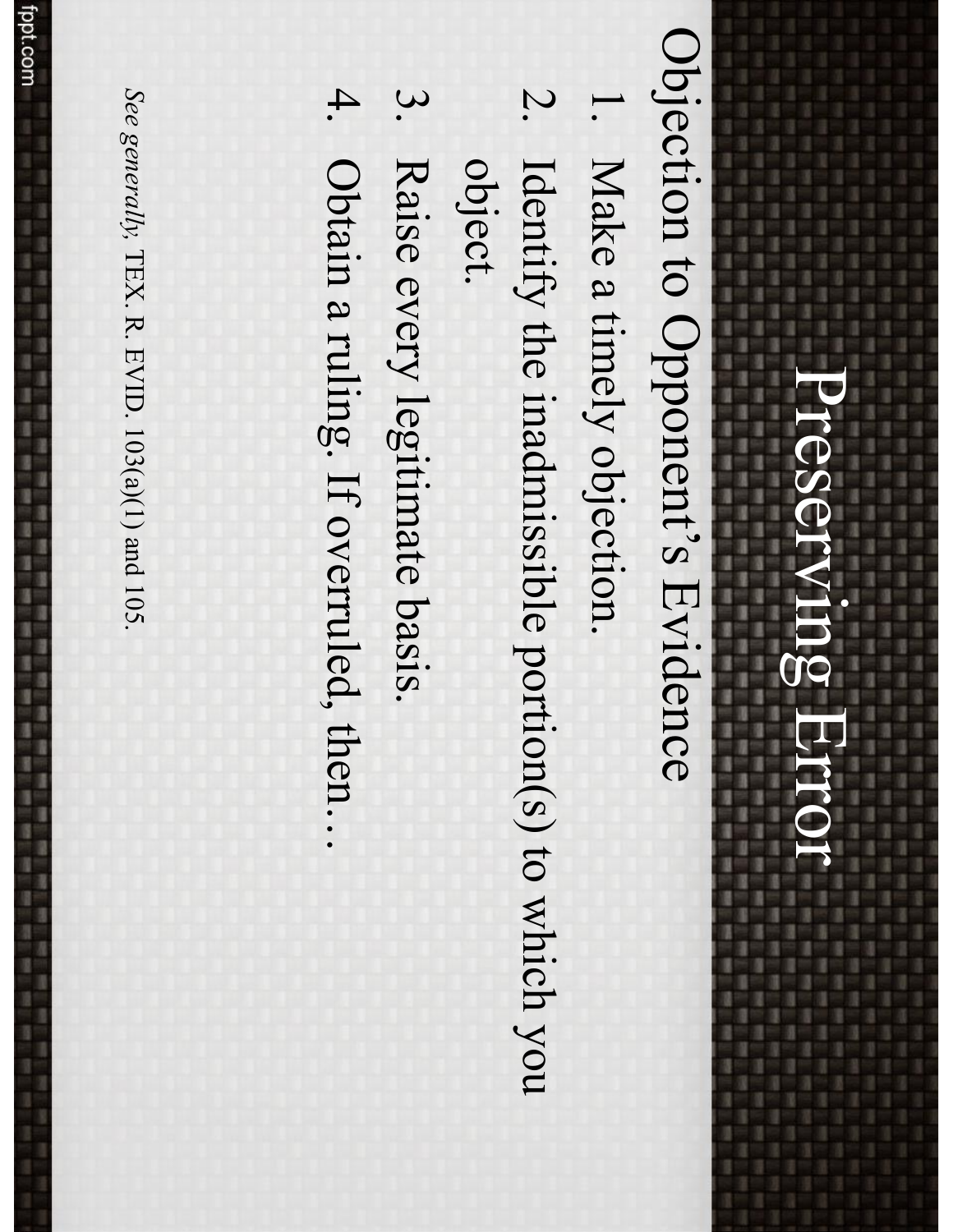in 1991 in the control

ā

1

ļ

ı

ī

l

ī

9 î ī I ı ı ī

g

li an

9

1

in the U

t

ī

ī

ī

ļ

î

1. 2012. 2022. 2022. 2023. 2023. 2023. 2023. 2023. 2023. 2023. 2023. 2023. 2024. 2024. 2024. 2024. 2024. 2024. 2024. 2024. 2024. 2024. 2024. 2024. 2024. 2024. 2024. 2024. 2024. 2024. 2024. 2024. 2024. 2024. 2024. 2024. 20

## Objection to Opponent's Evidence Objection to Opponent's Evidence

- $\mathcal{G}$ Request a limiting instruction if the evidence is being admitted for only certain purposes or parties. admitted for only certain purposes or parties. Request a limiting instruction if the evidence is being
- .<br>ا Obtain a ruling on that request. Obtain a ruling on that request.
- 7. Repeat the objection each time the same or similar objection'). guidence is offered again (or obtain a valid "running objection"). evidence is offered again (or obtain a valid "running Repeat the objection each time the same or similar

See generally, TEX. R. EVID. 103(a)(1) and 105. *See generally,* TEX. R. EVID.  $103(a)(1)$  and  $105$ .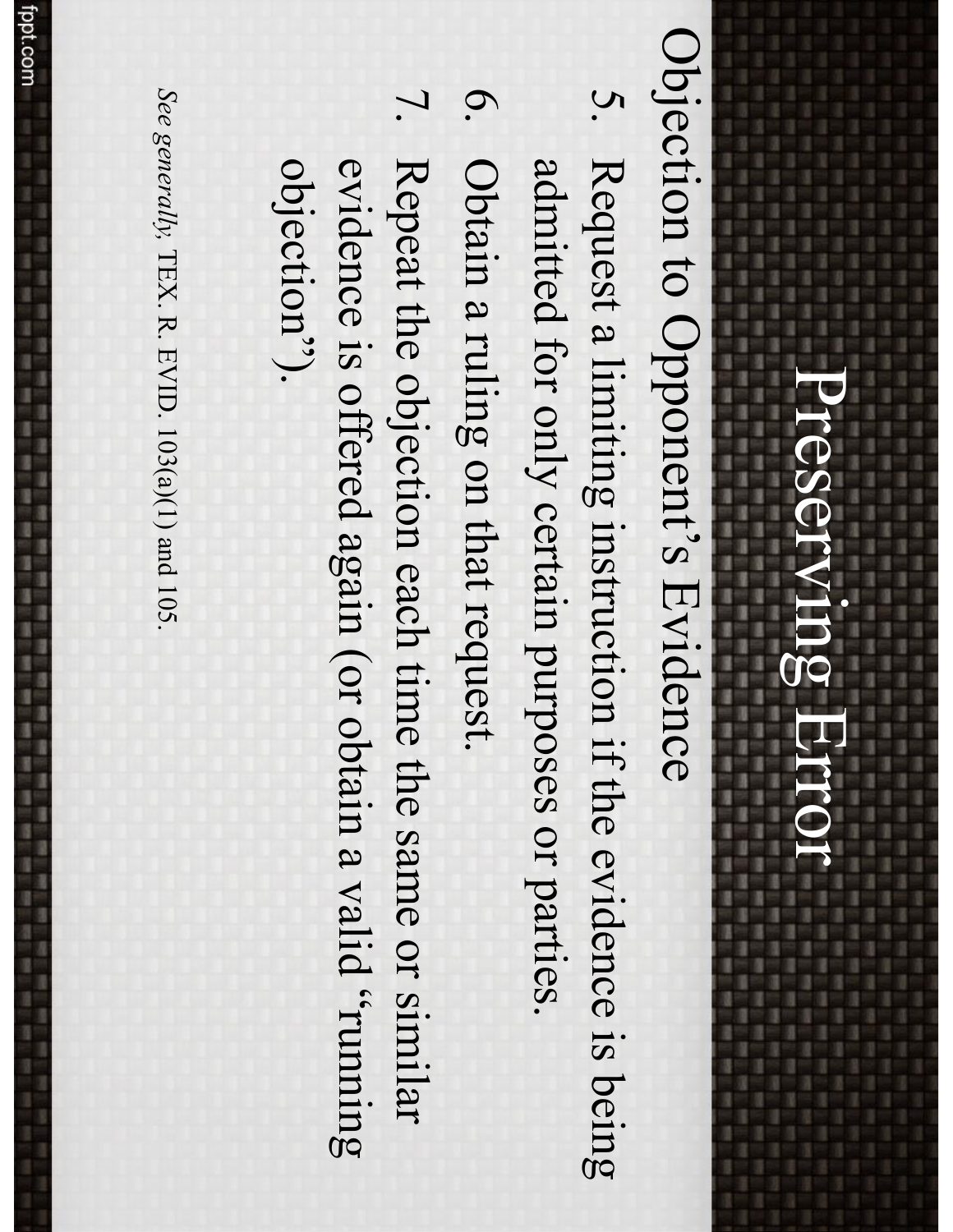### Running Objections Running Objections

| 森川県||路川県||西

ı

3

ī

ī

ı

3

1

ı

ļ

an a

1

ļ

I

ļ

ī

I î ī I ī ı

(4) 《唐·宋·唐·宋·唐·唐·唐·唐·唐·唐·唐·唐·唐·唐·唐·

9

1

in the ū

t

ī

ī

ı

- .<br>.<br>. Request a running objection. Request a running objection.
- 2. Identify the evidence to which the running objection will apply. Identify the evidence to which the running objection
- 3. Describe the forms in which that evidence may be offered. Describe the forms in which that evidence may be
- 4. Identify the potential witnesses to whom it will apply. Identify the potential witnesses to whom it will apply.
- 5. Must be made & granted on the record. Must be made & granted on the record.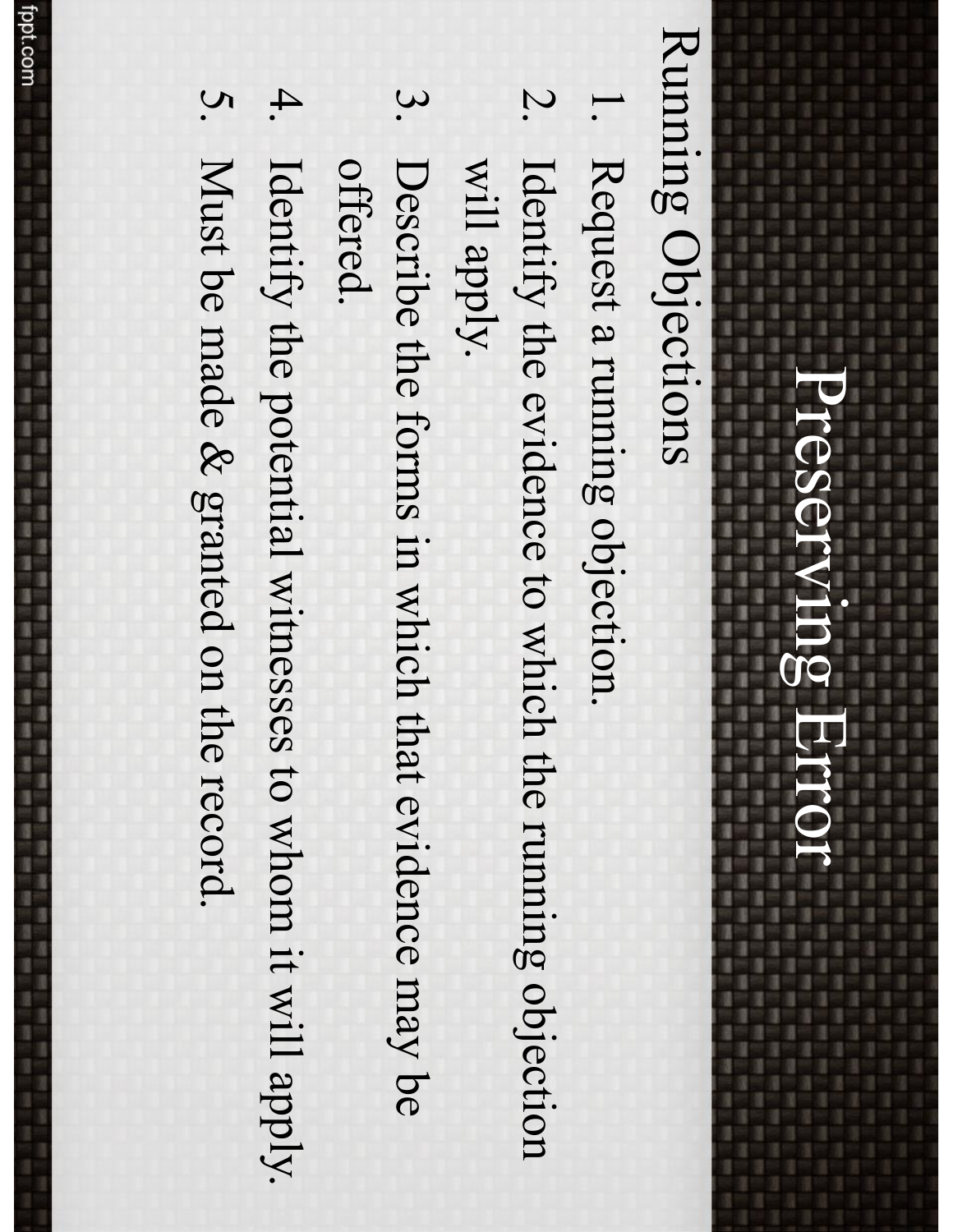#### Preserving Error Preserving Error 第四連四連四連四連四連四進四進四進四進四進二進

### Running Objections Running Objections

2010年1月,第1月,第1月,第1日第1日第1日第1日第1日

1

l

**第四連四連四連四連四連四** 

l

ı

l

9

i

3

ı

ı

ī

ī

1

ī ā

1 1

ı

ī

ı

ļ

ī

ã l

l

3

1

I

ı

į

ĵ

3

3

L g ī į

đ î. ı

3

j

Later Class Caller Class Class Class Class Class Class Class Class Class Class Class 

ī i 9

ī 1

l ļ

U

I ā

3 ı

j

3

3

ī

ī

【論 】論 【論 】論 】論 】論

1、 1、 1、 1、 1、 1

l.

.<br>ا Renew the objection at any point where there could be any doubt about its application. be any doubt about its application. Renew the objection at any point where there could

*See generally, Volkswagen of Am., Inc. v. Ramirez,* 159 S.W.3d 897, 907 (Tex. 2004), *State v. Baker,* 574 S.W.2d 63, 65 (Tex. 1978); *Freedman v. Briarcroft Prop. Owners, Inc.,* 776 S.W.2d 212, 217-18 (Tex. App.—Houston [14th Dist.] 1989, writ denied); *Huckaby v. A.G. Perry & Son, Inc*., 20 S.W.3d 194, 203 (Tex. App.—Texarkana 2000, pet. denied); *Atkinson Gas Co. v. Albrecht*, 878 S.W.2d 236, 242-43 (Tex. App.—Corpus Christi 1994, writ denied).

fppt.com

福田 医细胞 医细胞 医细胞 医细胞

ı

l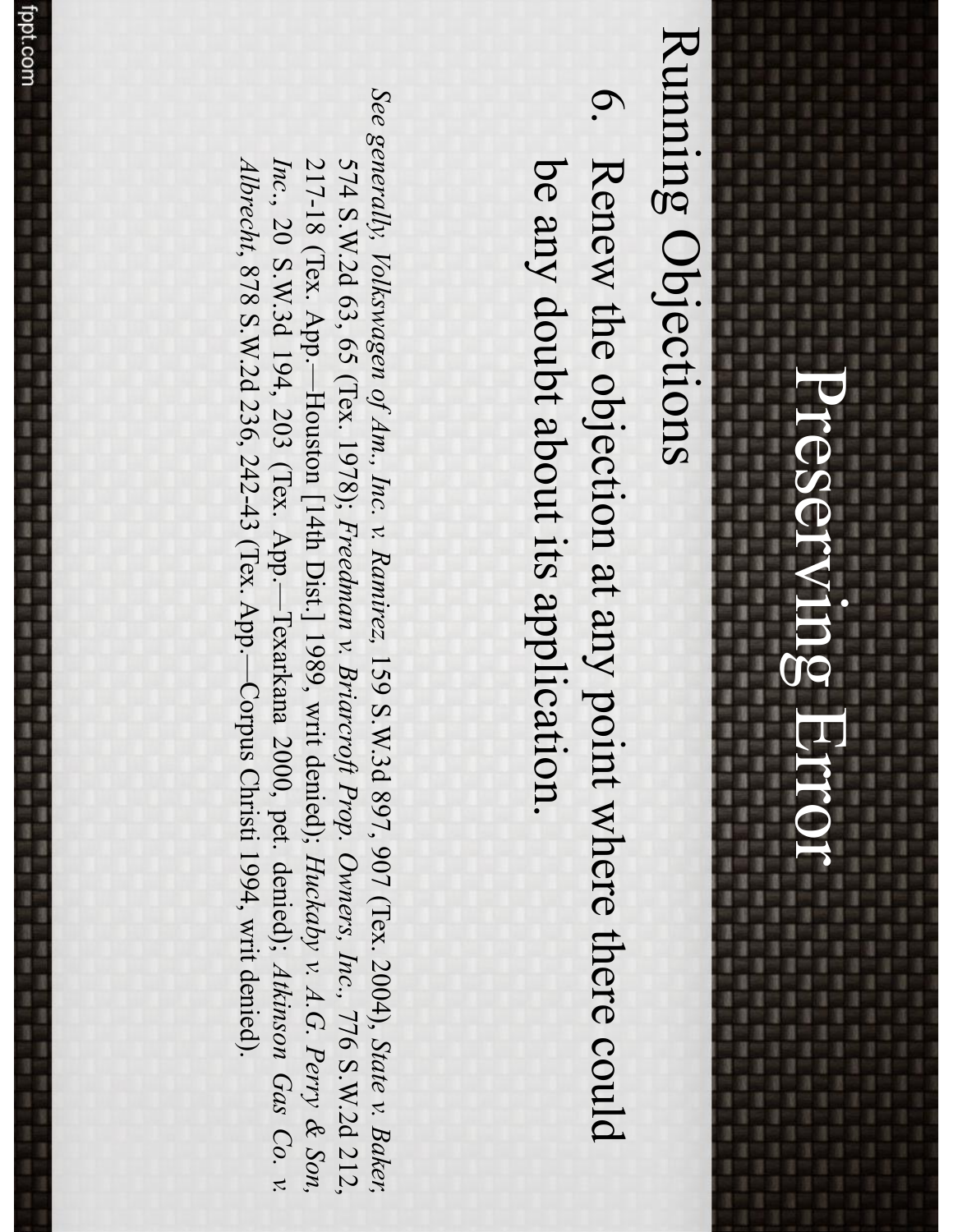in 1991 is and

an an

1

3

î

i

ļ

I.

ī

ı

l

ī

9 î ı I ī ı

一直以重化書印書印書印書印書印書印書印書印書印書印書印書印書印書

g

li an

9

1

in the U

t

ī

ī

The Editor

Exclusion of your evidence Exclusion of your evidence

- 1. Make an offer of proof (substance of the excluded evidence). Make an offer of proof (substance of the excluded
- 2. For testimony, state a precise summary (must be in Q&A form if any party or the court requests). Q&A form if any party or the court requests). For testimony, state a precise summary (must be in
- 3. For exhibits, identify them, have them marked, and present them to be filed. present them to be filed. For exhibits, identify them, have them marked, and
- 4. Specify the purpose(s) for which the evidence is<br>offered. Specify the purpose(s) for which the evidence is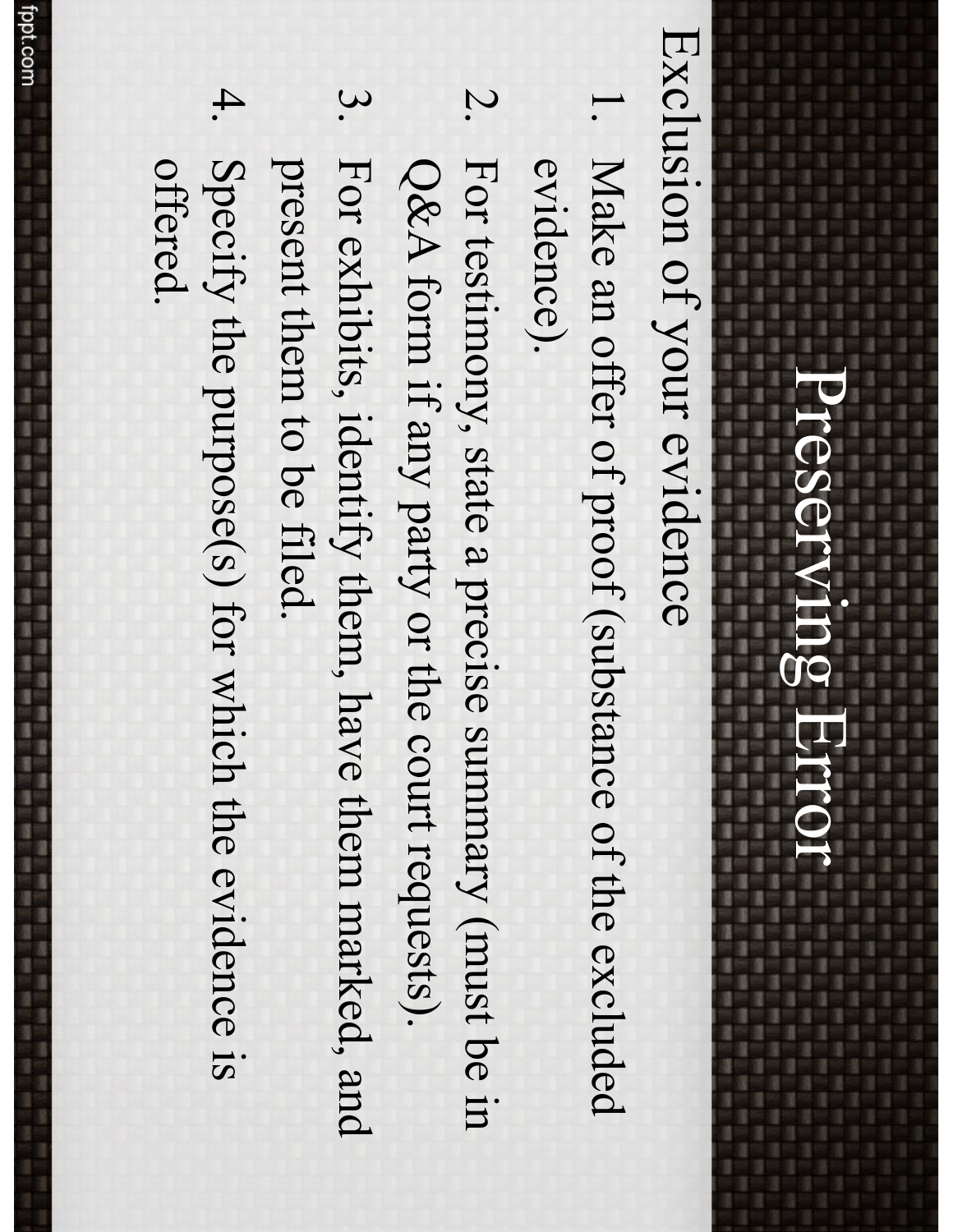Exclusion of your evidence Exclusion of your evidence

1、2012年1月11日,1月11日,1月11日,1月12日,1月12日,1月12日,1月12日,1月12日,1月12日,1月12日,1月12日,1月12日。1月12日

ļ

l

| 藤<br>| 後

i a

3

j

I

1

ī

1

i

ļ

ļ

ı

ll.

š

il.

ı 3 3

an the two comes than them than the two comes than the two comes than the two com-

ı

0

ļ Ü į

ā

I

ı

(本) 是一是一是一是一是一是一是一是一是一是一是

ä î

- 5. Explain why the evidence is admissible. Explain why the evidence is admissible.
- 6. Explain how the evidence is relevant & significant to Explain how the evidence is relevant & significant to
- your case. your case.
- 7. Offer it again. Offer it again.
- 8. Obtain a ruling. Obtain a ruling.

jury. \*Must be made before the court's charge is read to the \*Must be made before the court's charge is read to the

See TEX. R. EVID. 103(a)(2) and 103(b). TEX. R. EVID.  $103(a)(2)$  and  $103(b)$ .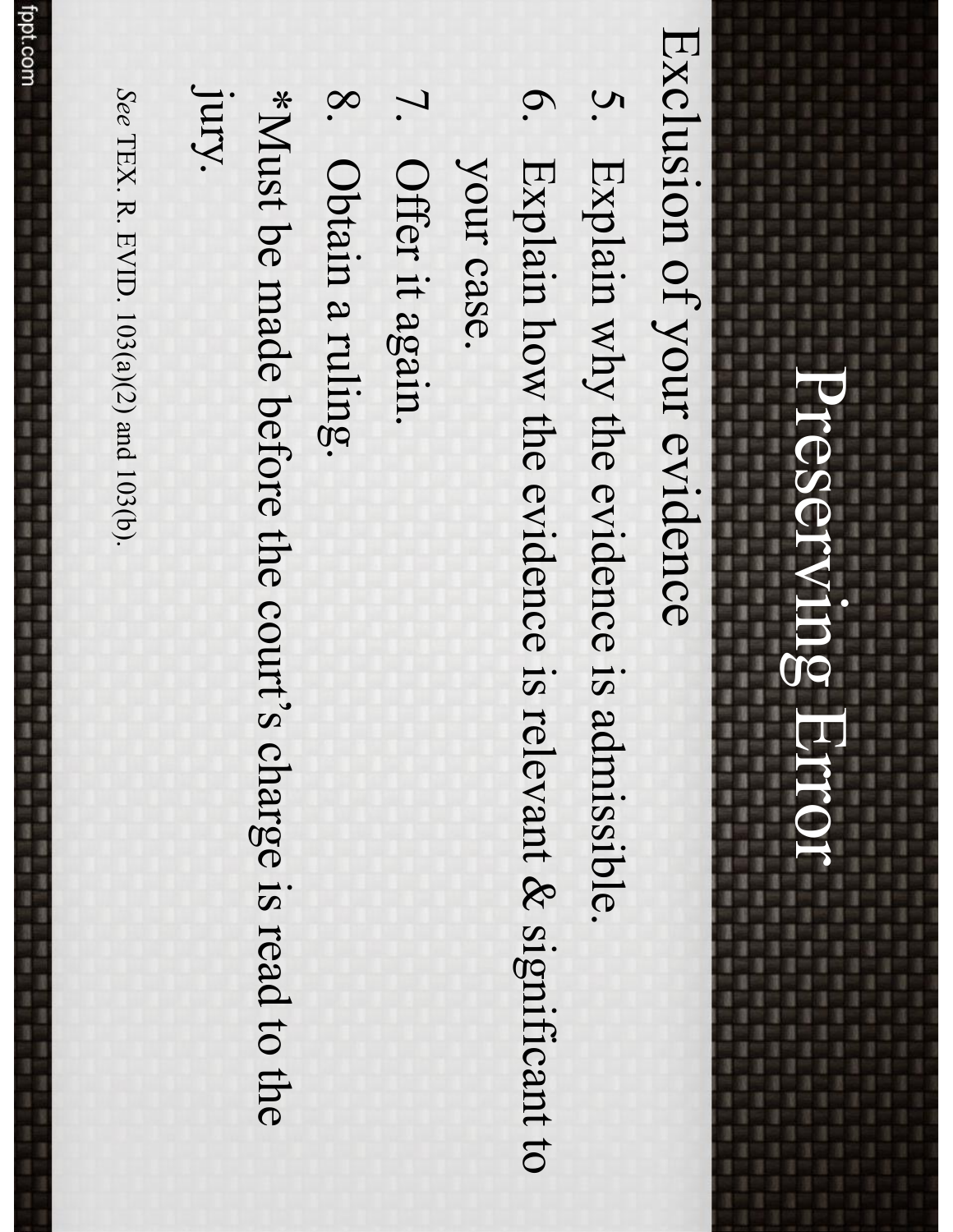in and in the control

ā

ļ

ļ

į

ļ

ı

ī

l

ī

ļ î ı I

ı

1. 经公司的 医二溴化物 化硫化物 医二溴化物 化二溴化物

ı

li an

in it

i al II-lea ū

ī

1

ī

ļ

## Court's Charge (by requests) Court's Charge (by requests)

- .<br>.<br>. Make the request in writing. Make the request in writing.
- 2. Make the request separate and apart from your objections to the charge. objections to the charge. Make the request separate and apart from your
- $\boldsymbol{\omega}$ Tender the definition or instruction in "substantially correct' wording. correct'' wording. Tender the definition or instruction in "substantially
- 4. Explain why the request is raised by the pleadings, jury in answering the court's charge. jury in answering the court's charge. supported by the evidence, and how it will assist the supported by the evidence, and how it will assist the Explain why the request is raised by the pleadings,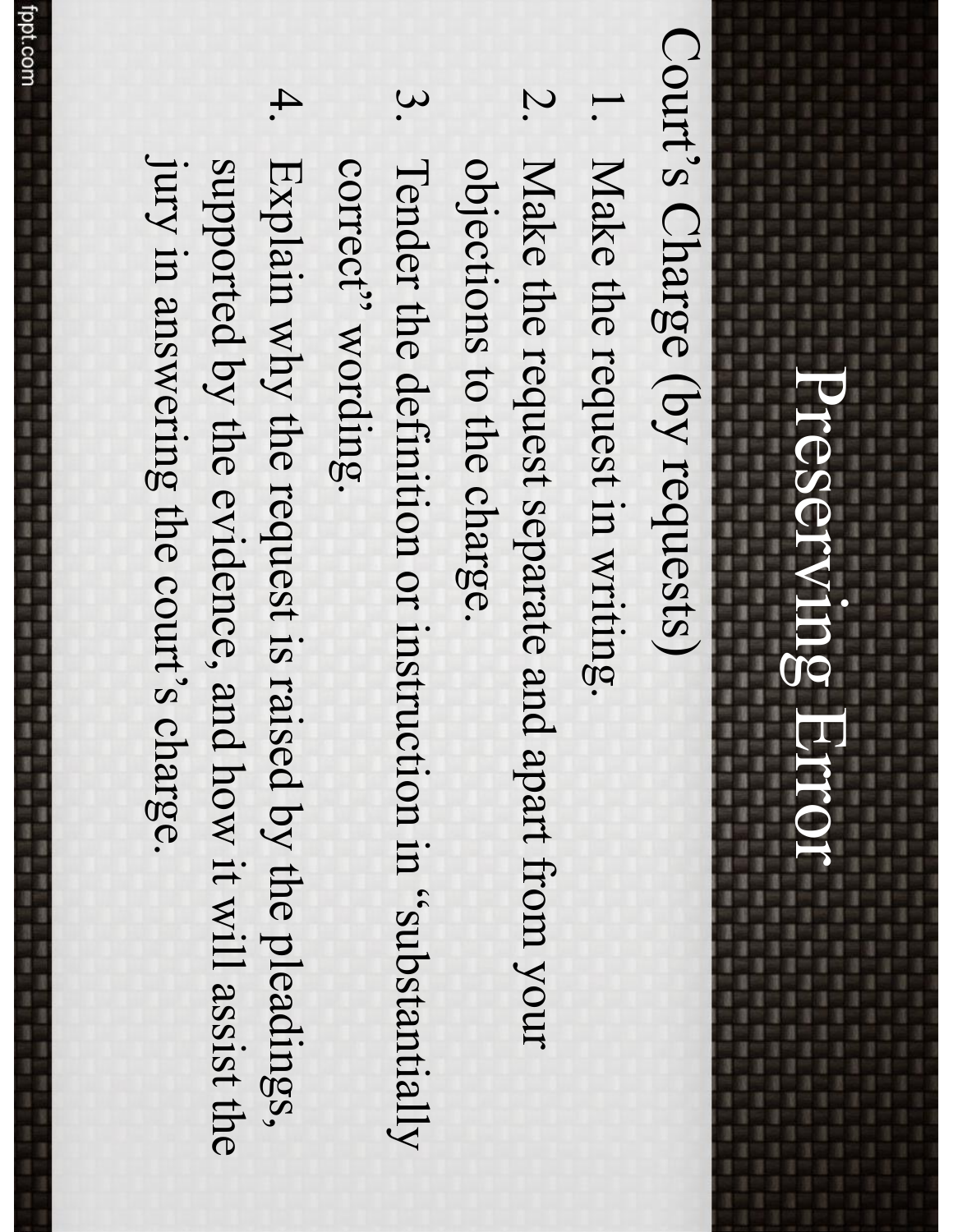ī

3 š 1

ł ļ Ü į ī

ī ā

ı t

ì

ī

1

10、莲一花一莲一莲一莲一莲一莲一莲一莲一莲一莲一莲一莲一莲一花 I MATERIAL CAR THAT CAN THE THE THE THE TANK OF SALE OF THE TANK OF THE TANK OF THE TANK OF THE TANK OF THE TANK OF THE TANK OF THE TANK OF THE TANK OF THE TANK OF THE TANK OF THE TANK OF THE TANK OF THE TANK OF THE TANK O

## Court's Charge (by requests) Court's Charge (by requests)

ı

ı

国口语 1 ı

j

š ä

l

ļ

3

ı

ı

l I

ll.

j

3

į š a i đ

> ı 3 3

5. Make sure the judge endorses each request as 6. File with the clerk the requests that were refused. .it sugis pue "swolloi as bollows" and signs it. File with the clerk the requests that were refused. trefused" or "Modified as follows" and signs it. Make sure the judge endorses each request as

fppt.com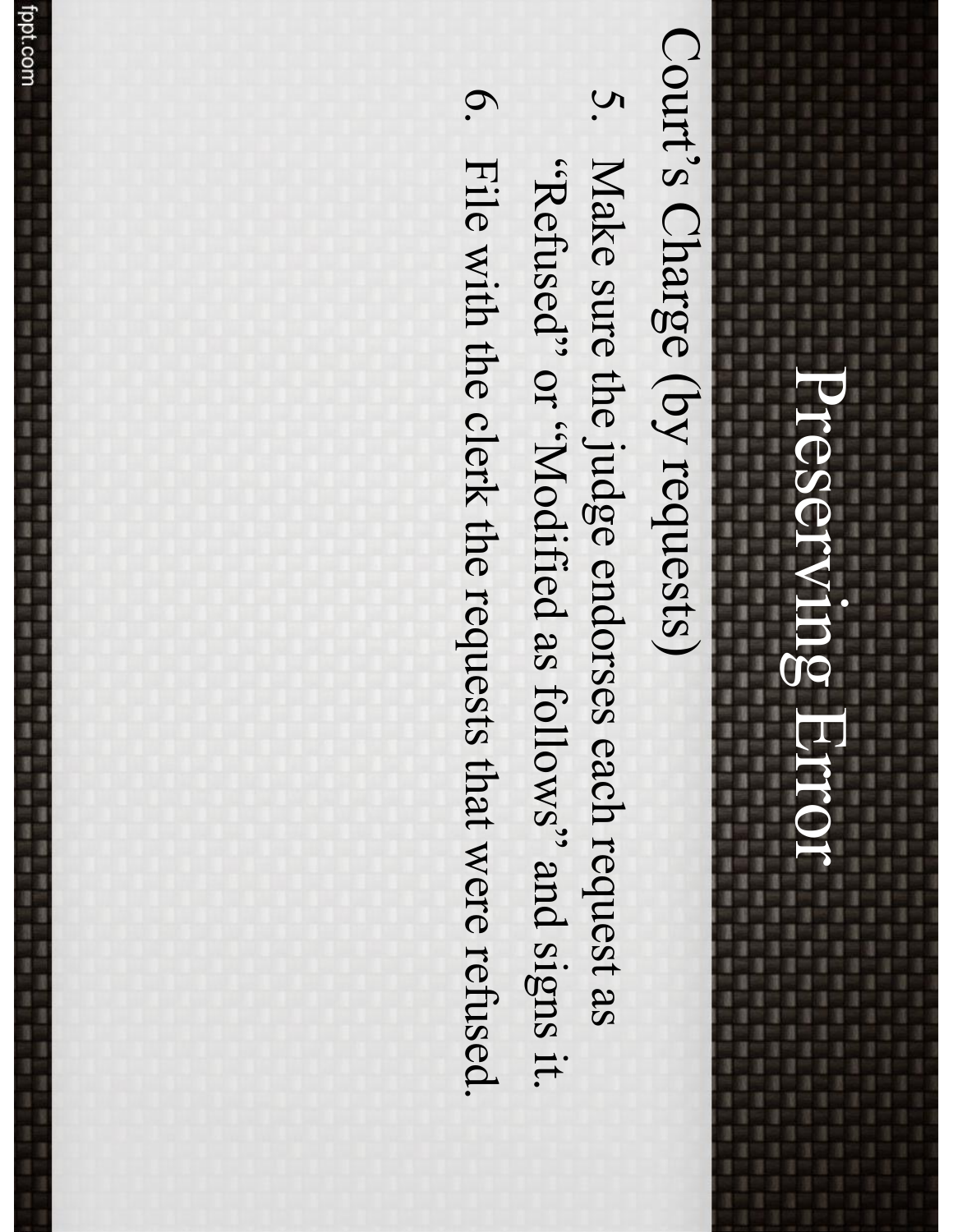**,这种人的人的人的人的人的人的人的人的人的人的人的人的人的人的人的人物,也不能**是我们的人的人,也不能不能不能不能不能不能。而且我们的人的人的人的人,我们的人的人

in the control

1

ā

1

ļ

I

ı

l

ī

9 î ı I ı ı

g

li an

9

1

in the U

t

ī

ı

3

ī

ī

ı

ā

ļ

Objecting to the Court's Charge Objecting to the Court's Charge

- 1. Make your objection separate from your written requests. Make your objection separate from your written
- 2. Make your objections either in writing or stated on present. the record, with the trial court and opposing counsel the record, with the trial court and opposing counsel Make your objections either in writing or stated on
- <u>ယ</u> Distinctly point out what portion of the question, court could cure the error. instruction, or definition is objectionable so that the court could cure the error. instruction, or definition is objectionable so that the Distinctly point out what portion of the question,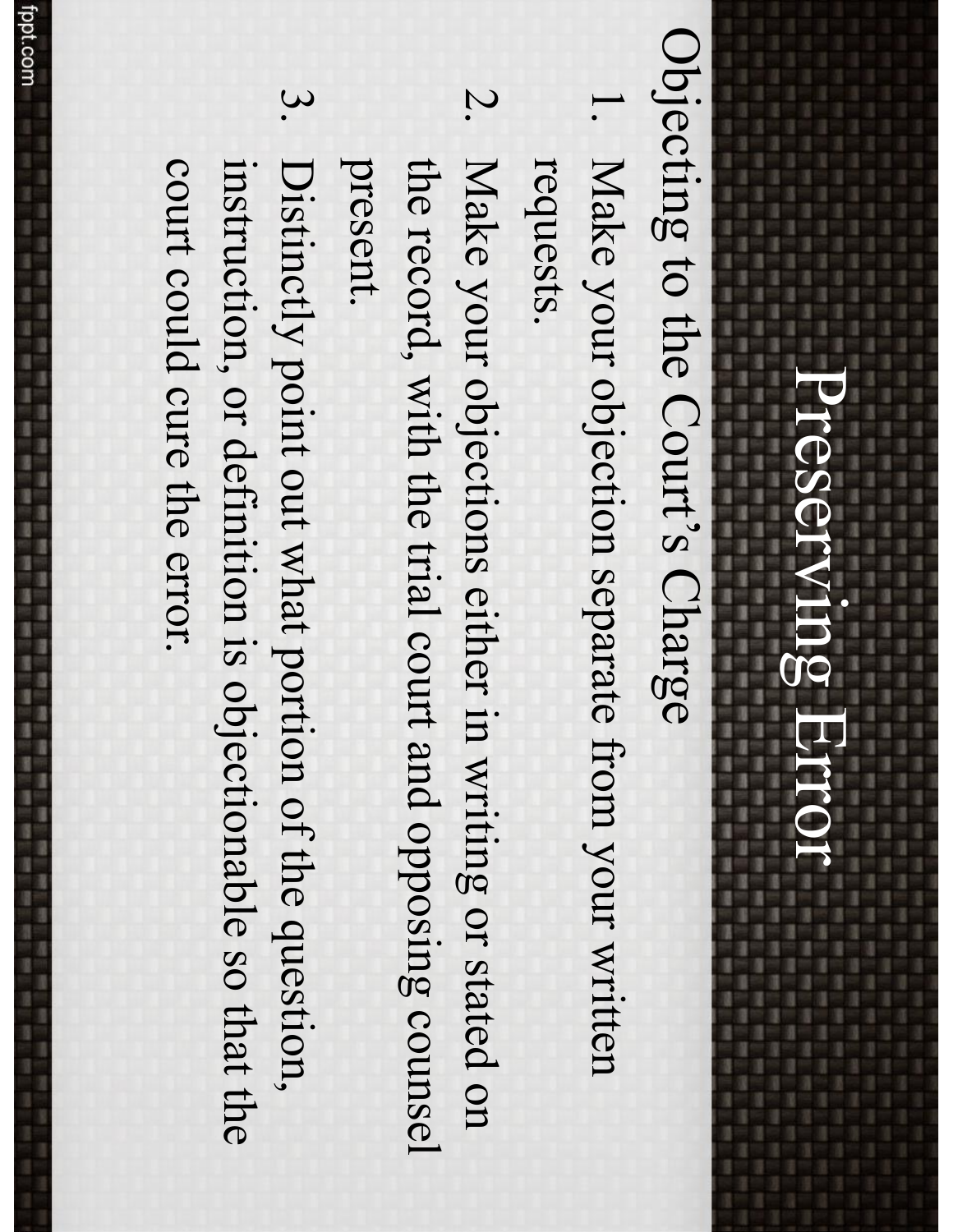ı

li an

ī

1 ı ļ U j ā 3

ï

ī

ī

ı

3

j

ı

ī

ī

ī

in the control ä

1

ļ

3

ı

ı

ı

ll.

I

ļ

ī Ľ ı ē

î il.

I ī 3 3 3

1

## Objecting to the Court's Charge Objecting to the Court's Charge

- 4. Explain why that portion of the question, instruction, or definition is defective or erroneous or definition is defective or erroneous. Explain why that portion of the question, instruction,
- 5. Do not incorporate by reference objections you have made to another part of the charge made to another part of the charge. Do not incorporate by reference objections you have
- 6. Obtain a ruling on your objections. Obtain a ruling on your objections.

fppt.com<br>fppt.com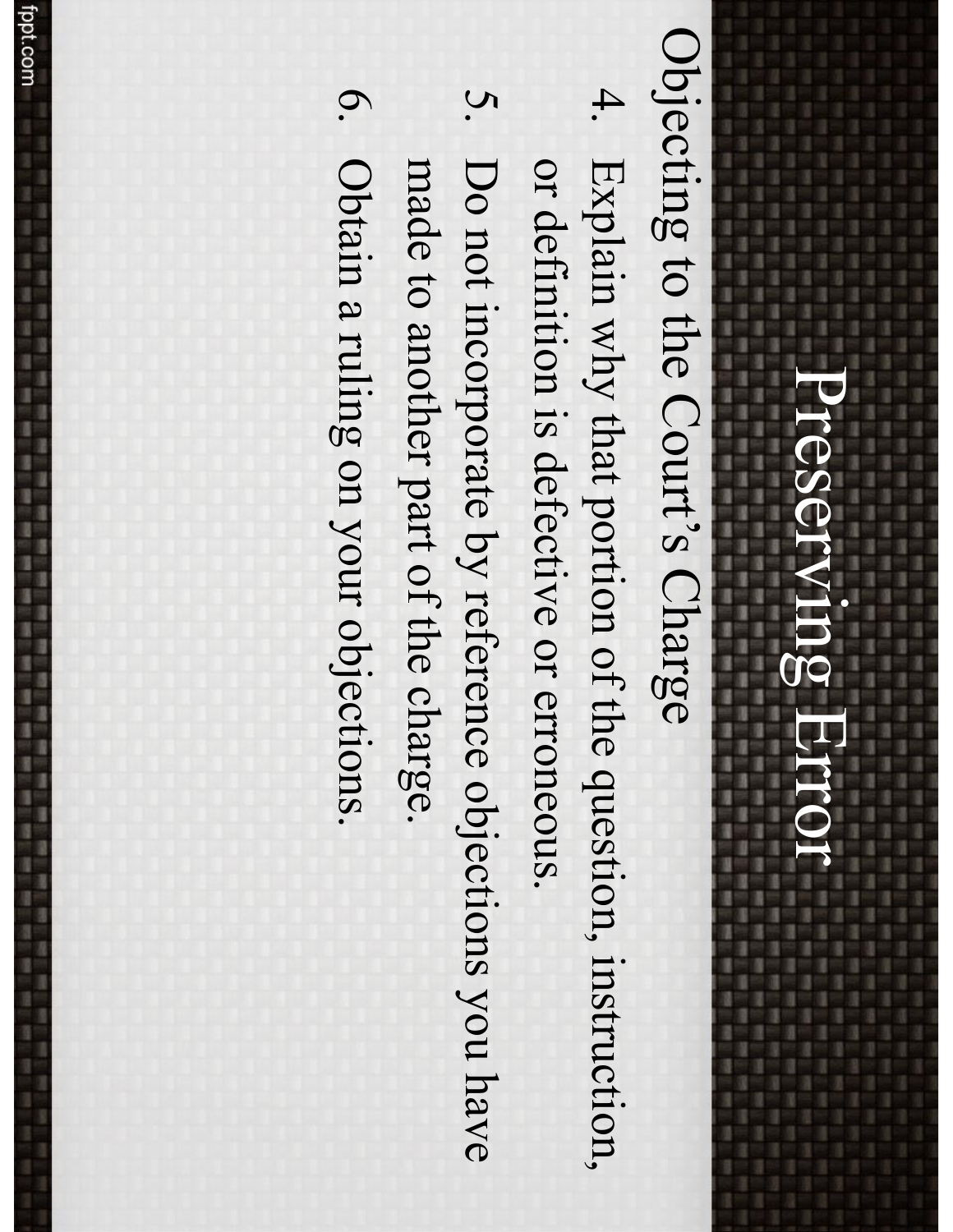#### 1992年10月10日 10月10日 10月10日 10月10日 10月10日 10月10日 10月10日 Preserving Error Preserving Error 第四連四連四連四連四進四進四進四進四進三進 (議員議員福田 議員

**THE THE THE THE TEST OF THE THE THE TIME TO BE THE TIME TO BE T 第二次 《清·清·清·清·清·清·清·清·清·清·清·清·清·清·清·** 

ī i 9 ī

1 l

I ī j

ī

a 3

ı

ī

ļ

ı 3

1

ī

ī

3

l

建二碳二碳二碳二碳二

š

t

3

ī

1 1

1

ı 1

ı

3

s

1.000 0.000 0.000 0.000 0.000 0.000 0.000 0.000 0.000 0.000 0.000 0.000 0.000 0.000 0.000 0.000 0.000 0.000 0.000 0.000 0.000 0.000 0.000 0.000 0.000 0.000 0.000 0.000 0.000 0.000 0.000 0.000 0.000 0.000 0.000 0.000 0.000

### Closing Argument Closing Argument

□ 国 □ 国 □ 国 □

| 温川 蓮川 藤川 蓮川 蓮川 蓮川 蓮川

ü I l

I

Î

l

į

I.

3

L g ī į

đ i. ı

3

j

18 日

【論 】論 【論 】論 】論 】論

3 1

1

- .<br>.<br>. Make a timely objection. Make a timely objection.
- 2. Ask for an instruction to disregard. Ask for an instruction to disregard.
- 3. Move for a mistrial. Move for a mistrial.

*See,* Tex.  $\Xi$ App.  $\bm{\nabla}$ 33.1; *see also, Standard Fire Ins. Co. v. Reese,* 584 S.W.2d 835, 839-41 (Tex. 199); *Armellini Exp. Lines v. Ansley,* 605 S.W.2d 305 (Tex. Civ. App.—Corpus Christi 1980, write ref'd n.r.e.)

法法 计注册语言 医法律性 医二次反应 医二次反应

讀出 遵守 蓬尔 覆空 薄空

ı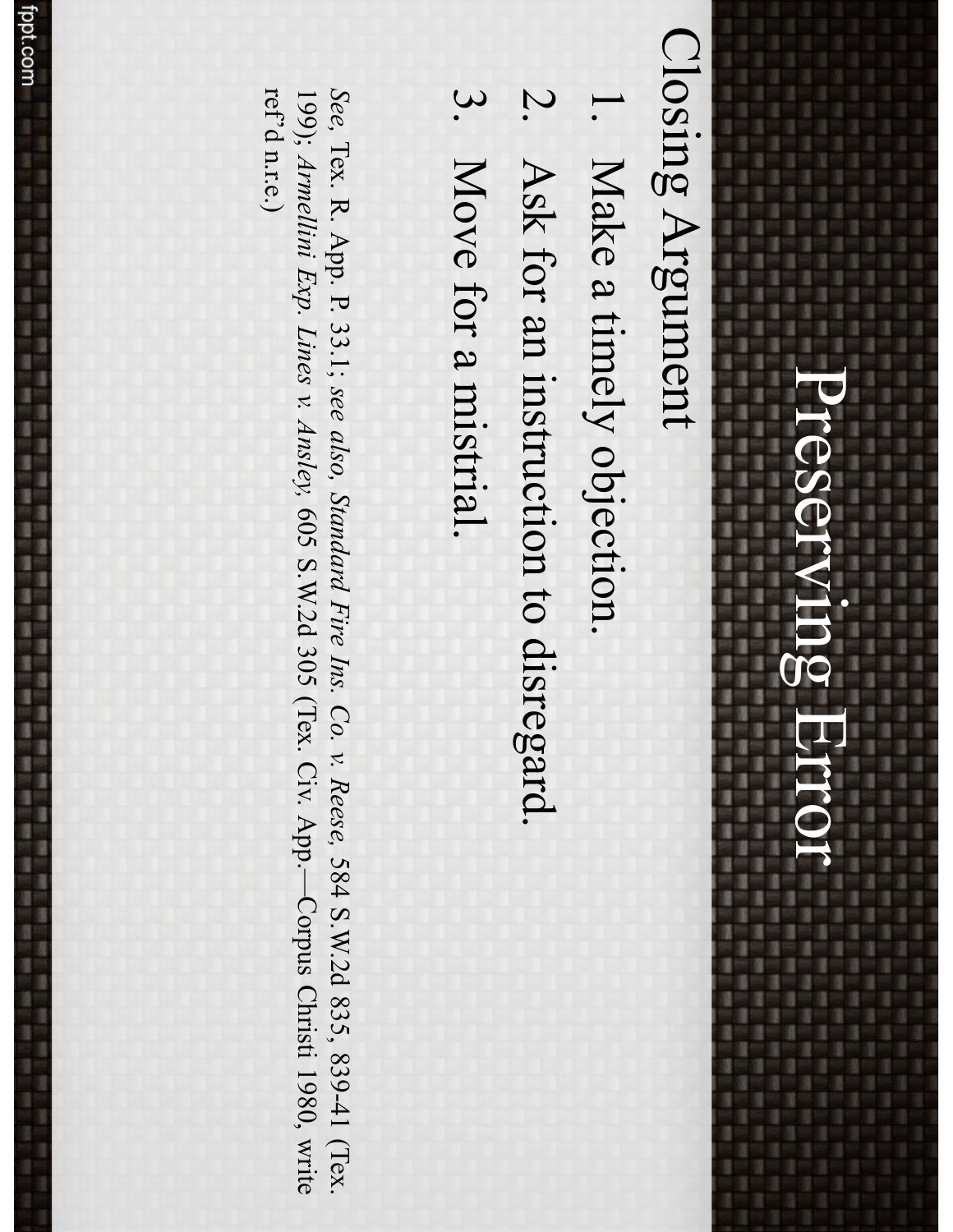**另一些人的 化二甲基苯基苯胺 化二甲基苯胺 医阿尔格氏菌 医阿尔格氏菌 医阿尔格氏菌 医阿尔格氏菌 医阿尔格氏菌 医阿尔格氏菌 医阿尔格氏菌 医阿尔格氏菌 医阿尔格氏菌 医阿尔格氏菌** 

9

#### Verdict

1、 1、 1、 1、 1、 1、 1、 1、 1、 1

is and

ļ

i isa ā

ļ

ļ

3

ī

X

ı

ī

9

ı

li an

i al il se ū

ī

ā

ī

î ı I ī ı

The Editor

- 1. Review the verdict to see that the answers are complete & not in conflict. complete & not in conflict. Review the verdict to see that the answers are
- 2. Object on the record if the answers are incomplete or in conflict. in conflict. Object on the record if the answers are incomplete or
- 3. Request the jury be instructed to cure the deficiency & retire for further deliberations. & retire for further deliberations. Request the jury be instructed to cure the deficiency
- 4. Include both the original verdict & the subsequent verdict in the record. verdict in the record. Include both the original verdict & the subsequent
- *See, Tex. R. Civ. P. 295; Fleet v. Fleet, 711 S.W.2d 1, 2-3 (Tex. 1986).* Tex. R. Civ. P. 295; *Fleet v. Fleet*, 711 S.W.2d 1, 2-3 (Tex. 1986).